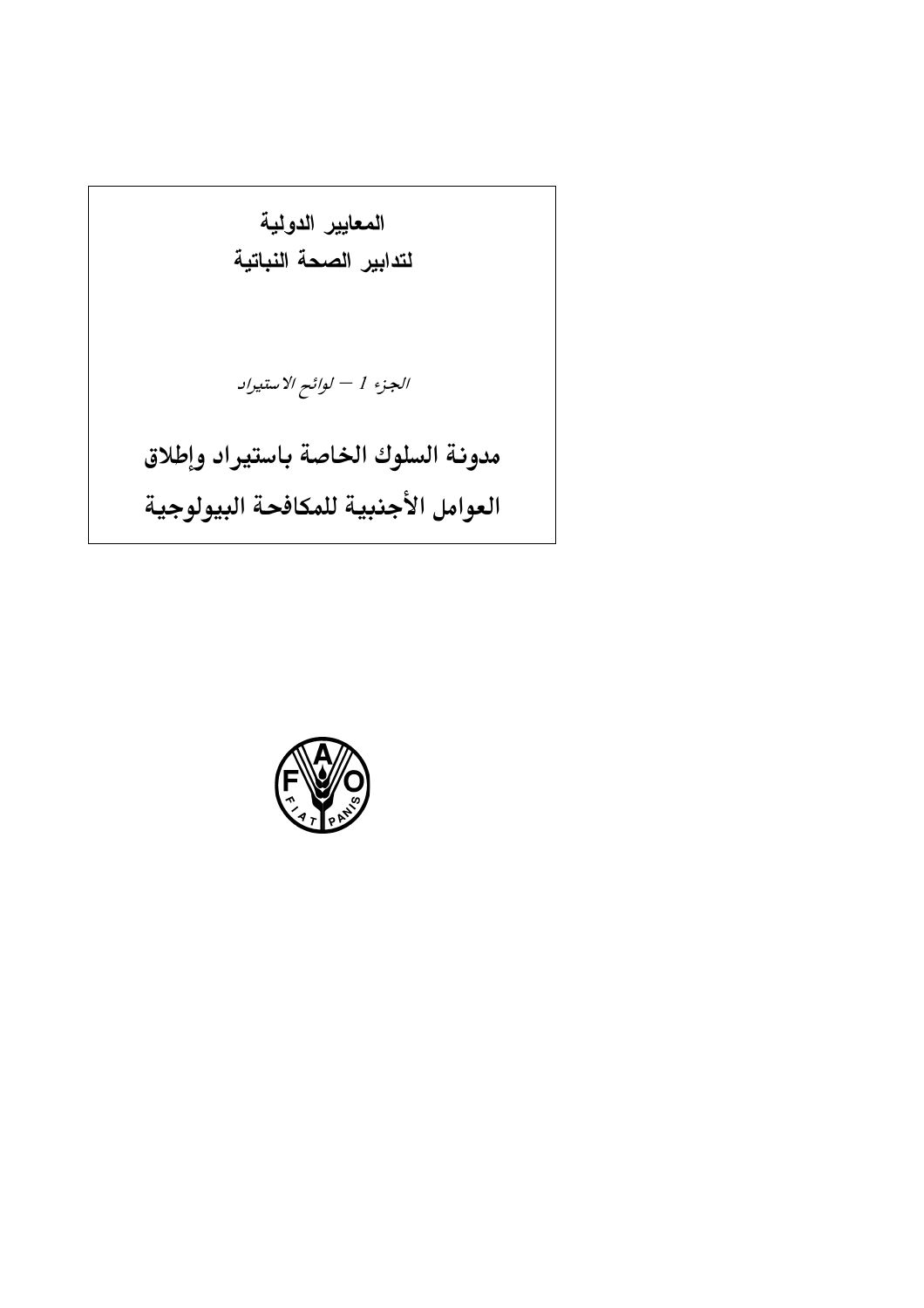النشرة رقم 3 فبراير/شباط 1996

> المعايير الدولية لتدابير الصحة النباتية

أمانــة الاتفاقية الدوليــة لوقايــة النباتــات منظمة الأغذية والزراعة للأمم المتحدة روما، 1996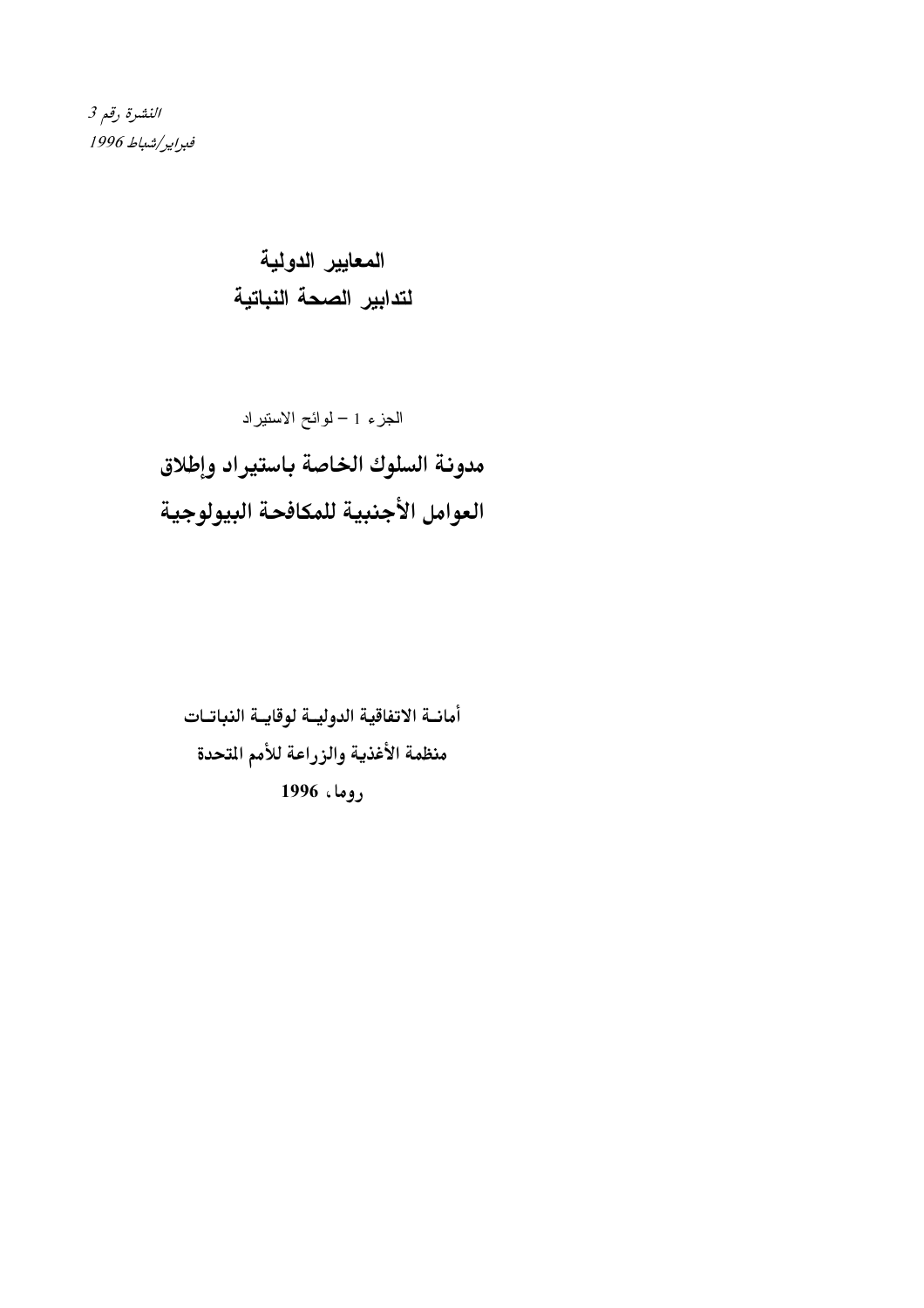الأوصاف المستخدمــــة في هذا المطبوع وطريقة عرض موضوعاتـــــه لا تعبر عن أي رأى خاص لمنظمة الأغذية والزراعة للأمم المتحدة فيما يتعلق بالوضع القانوني لأي بلد أو إقليم أو مدينة أو منطقة، أو فيما يتعلق بسلطاتها أو بتعيين حدودها وتخومها.

حقوق الطبع محفوظة لمنظمة الأغذية والزراعة للأمم المتحدة. ويجوز إعادة استنساخ ونشر المواد الواردة فسي هـذا المطبـوع للأغـــراض التعليمية، أو غير ذلك من الأغراض غير التجارية دون أي تـــرخيص مكتوب من جانب صاحب حقوق الطبع، بشرط النتويه بصورة كاملة بالمصدر . ويحظر إعادة استنساخ هذا المطبوع لأغراض إعادة البيع أو غير ذلك من الأغراض التجارية دون ترخيص مكتوب مــن صـــاحب حقوق الطبع. وتقدم طلبات الحصول على هذا التسرخيص مـع بيسان الغرض منه وحدود استعماله إلى:

The Chief, Publishing and Multimedia Service, Information Division, FAO,

Food and Agriculture Organisation of the United Nations,

Viale delle Terme di Caracalla, 00100 Rome, Italy.

أو بواسطة البريد الالكتروني: copyright@fao.org

© FAO 1996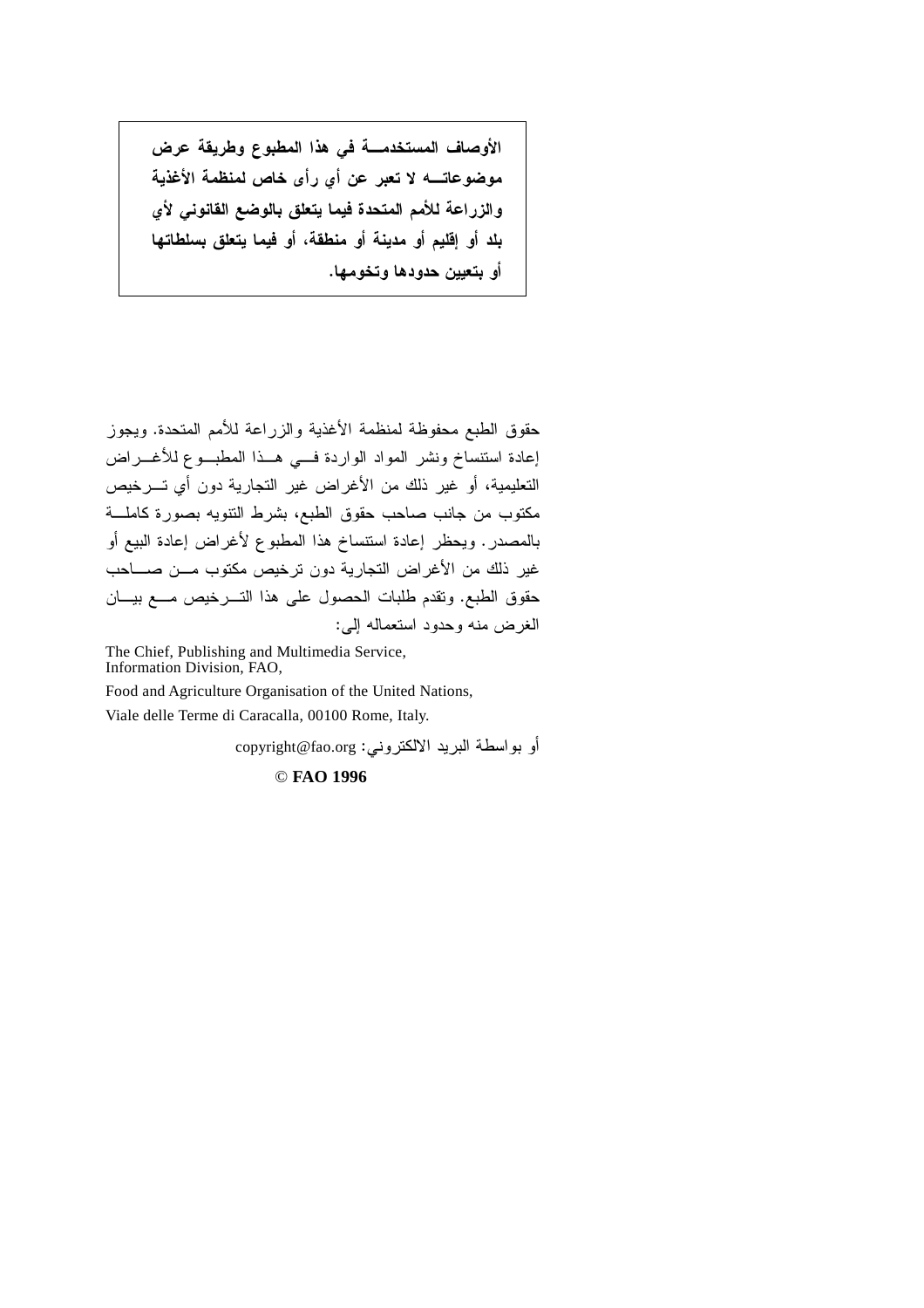| 1<br>الإقرار                                                             |        |
|--------------------------------------------------------------------------|--------|
| 2<br>المراجعة                                                            |        |
| 2<br>سجل التعديلات                                                       |        |
| 3<br>التوزيــع                                                           |        |
| $\overline{4}$                                                           | مقدمـة |
| 4<br>النطاق                                                              |        |
| 4<br>المراجع                                                             |        |
| 8<br>التعاريف والمختصرات                                                 |        |
| 12<br>الإطار العام للمدونة                                               |        |
| مدونة السلوك الخاصة باستيراد وإطلاق العوامل الأجنبية للمكافحة البيولوجية |        |
| 1 – أهداف المدونة<br>14                                                  |        |
| 15<br>تعيين السلطة المسؤولة $-2$                                         |        |
| 16<br>$-3$<br>مسؤوليات السلطات قبل الاستيراد                             |        |
| $-4$<br>20<br>مسؤوليات المستورد قبل الاستيراد                            |        |
| 22<br>$-5$<br>مسؤوليات المدر قبل التصدير                                 |        |
| $-6$<br>24<br>مسؤوليات السلطات عند الاستيراد                             |        |
| 25<br>مسؤوليات السلطات قبل الاطلاق وبعده<br>$-7$                         |        |
| 26<br>$-8$<br>مسؤوليات المستورد بعد الاستيراد والاطلاق                   |        |
| 27<br>$-9$<br>تطبيق الدونة                                               |        |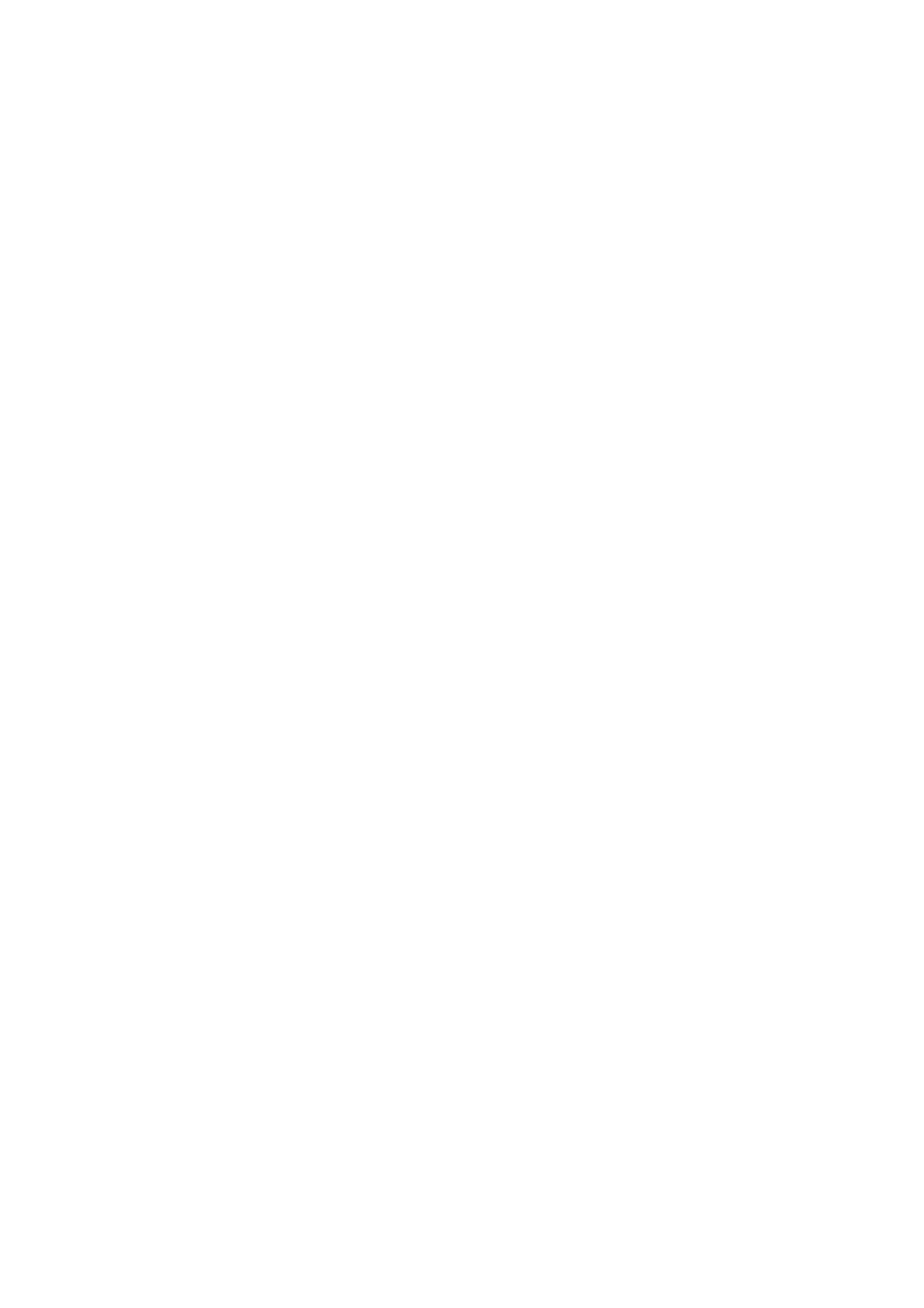$\mathbf{1}$ 

# الإقرار

تتولى أمانة الاتفاقية الدولية لوقاية النباتات إعداد المعايير الدولية الخاصة بتدابير الصحة النباتية باعتبار هذه المعايير جزءا من البرنامج العالمي الذي تنفذه منظمة الأغذية والزراعة للأمم المتحدة لتقديم المساعدة المتعلقة بالسياسات والجوانب الفنية في مجال الحجر الزراعي. ويوفر هذا البرنامج للبلدان الأعضاء في المنظمة ولغيرها من الأطراف المتمة الخطوط التوجيهية الرامية إلى توحيد تدابير الصحة النباتية على الصعيد الدولي، بهدف تيسير التجارة وتلافي اللجوء إلى تدابير لا مسوغ لها تشكل حواجز أمام التجارة.

وقد وافقت الهيئة المؤقتة لتدابير الصحة النباتية على المعايير التالية في نوفمبر/تشرين الثاني 1995 في الدورة الثامنة والعشرين لمؤتمر منظمة الأغذية والزراعة.

> جاك ضيوف المدير العام لمنظمة الأغذية والزراعة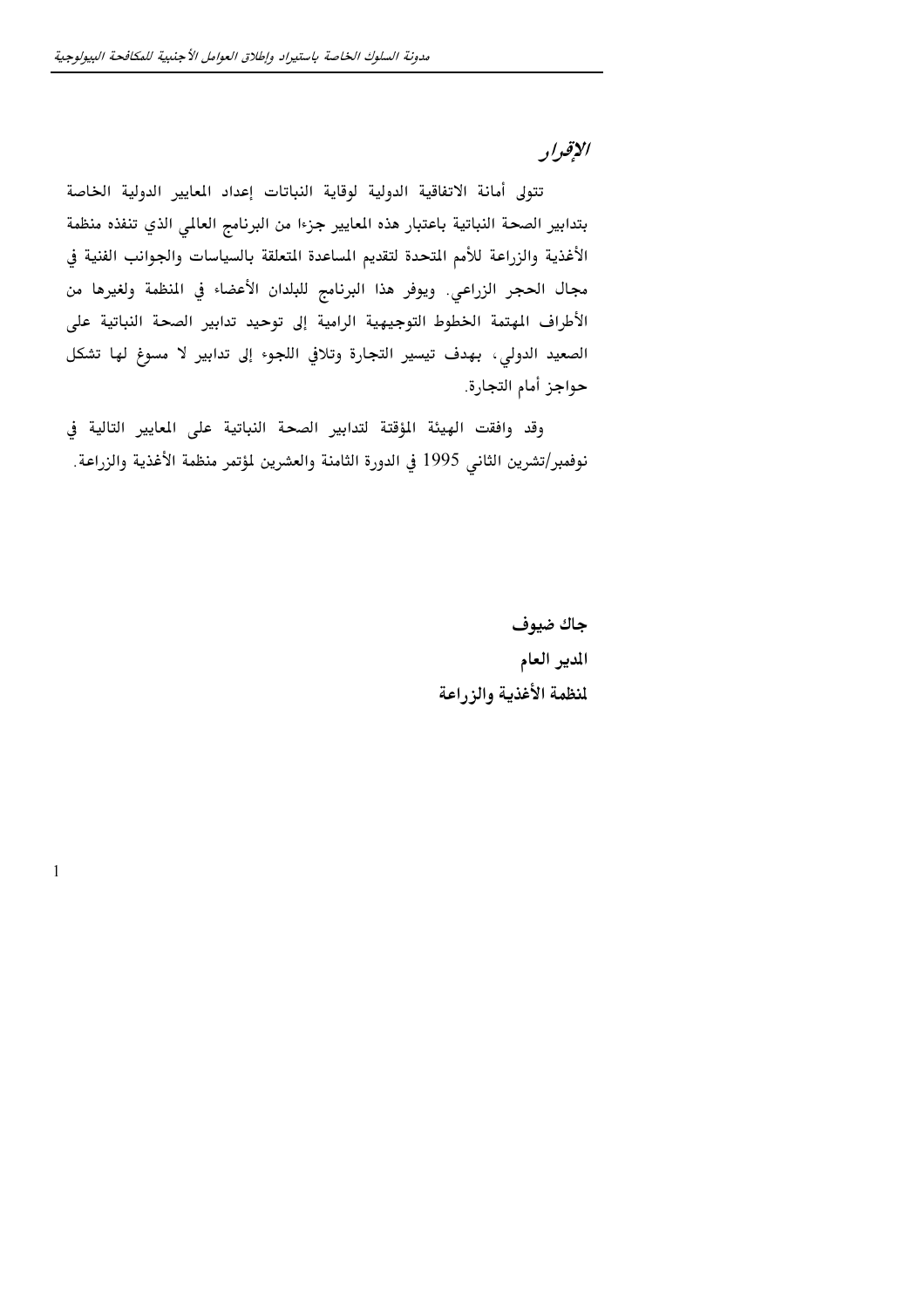## المراجعة

تخضع المايير الدولية لتدابير الصحة النباتية للمراجعة الدورية وللتعديل تاريخ عملية الراجعة القبلة هو ديسمبر/كانون الأول 2001، أو أي تاريخ آخر توافق عليه لجنة الزراعة في المنظمة.

### سجل التعديلات

 $\overline{2}$ 

سيعطي رقم متتال لكل تعديل يجري إدخاله على هذه المايير كما سيبين تاريخ إدخاله. وعلى حائزي المعايير أن يتحققوا من أن جميع التعديلات قد تم إدخالها، وأن الصفَّحات الملغاة قد تم حذفها، من هذه الوثيقة.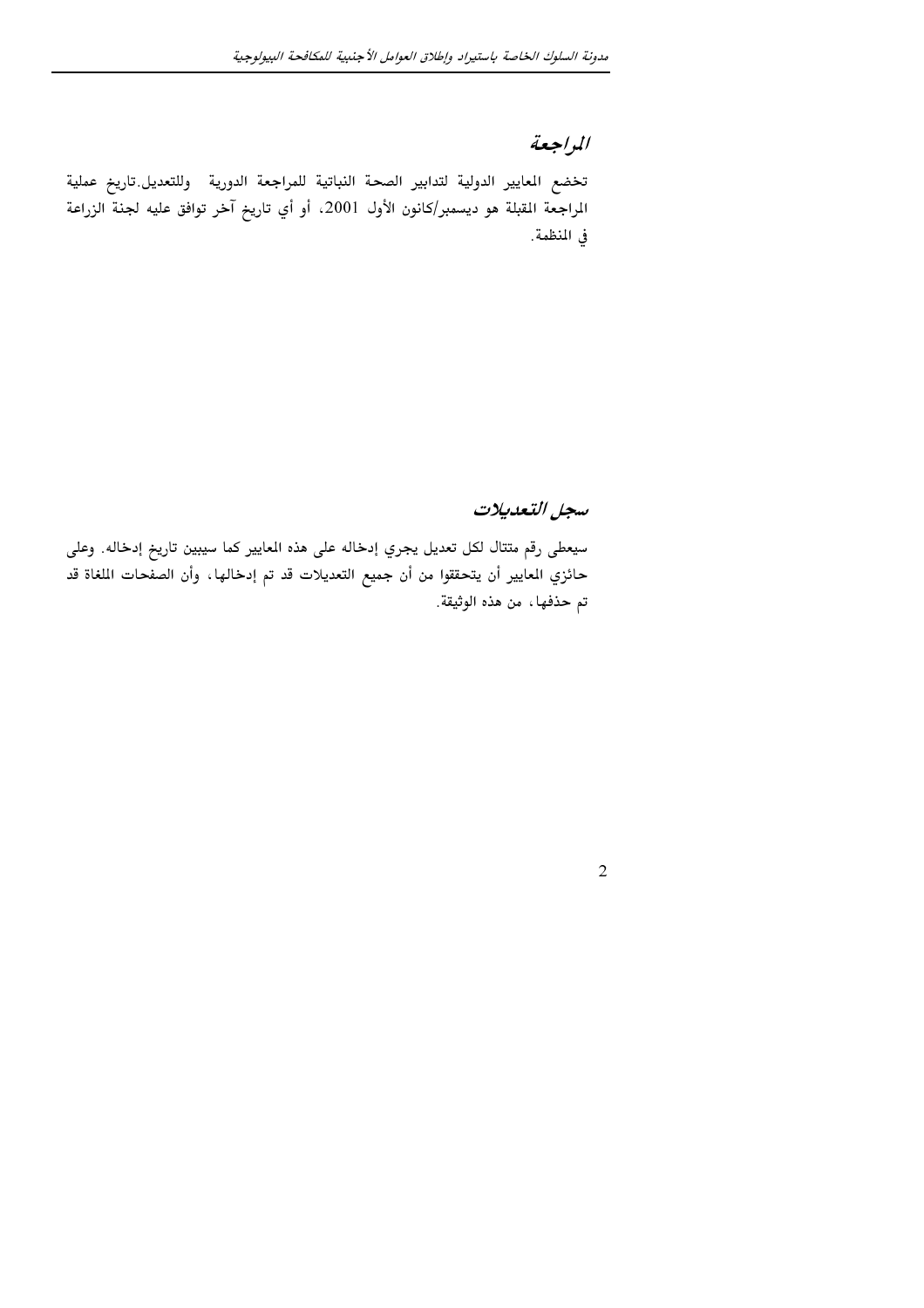$\overline{3}$ 

## التوزييع

وزعت أمانة الاتفاقية الدولية لوقاية النباتات هذه المايير الرجعية على جميع أعضاء منظمة الأغذية والزراعة، بالإضافة الى الأمانات التنفيذية/الفنية للمنظمات الاقليمية لوقاية النباتات، وهي:

- هيئة وقاية النباتات في أسيا والمحيط الهادي
- هيئة وقاية النباتات في منطقة البحر الكاريبي
- اللجنة الإقليمية للصحة النباتية في المخروط الجنوبي
- منظمة وقاية النباتات في أوروبا ومنطقة البحر المتوسط
	- المجلس الأفريقي للصحة النباتية
		- مجلس اتفاقية كارتاجينا
	- منظمة وقاية النباتات في أمريكا الشمالية
- المنظمة الدولية الإقليمية لوقاية النباتات والصحة الحيوانية
	- منظمة وقاية النباتات في المحيط الهادي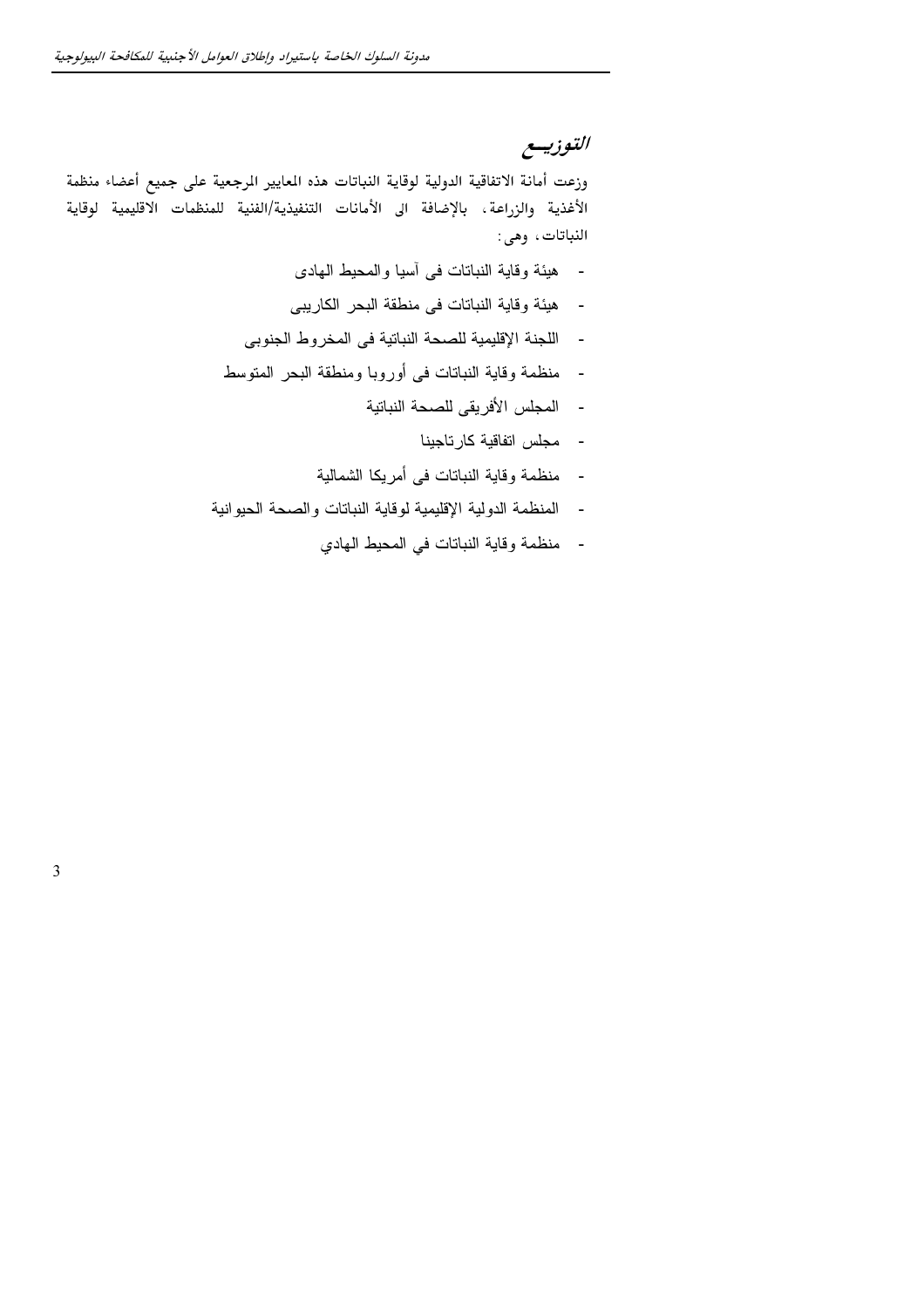#### مقدمـة

#### النطاق

تتضمن هذه المعايير المرجعية وصفا لمدونة السلوك الخاصة باستيراد وإطلاق العوامل الأجنبية للمكافحة البيولوجية. وهي تعدد مسؤوليات السلطات الحكومية، ومسؤوليات مصدري ومستوردي عوامل المكافحة البيولوجية.

وتتناول المدونة أهمية العوامل الأجنبية للمكافحة البيولوجية القادرة على التضاعف الذاتي (أشباه الطفيليات، والمفترسات، وآكلات النبات من المفصليات، والمرضات) لأغراض البحوث و/أو للإطلاق في البيئة. بما في ذلك العوامل التي يجرى تعبئتها أو تحضيرها على هيئة منتجات تجارية.

وعلى الحكومات التي تفى بالفعل بأهداف هذه الدونة، من خلال تطبيقها اللوائح ذات الصلة أو أي وسيلة مماثلة أخرى، أن تنظر في تطويع نظمها في ضوء الدونة الحالية.

#### المراجع

Anon, 1988. New organisms in New Zealand. Procedures and legislation for the importation of new organisms into New Zealand and the development, field testing and release of genetically modified organisms. A discussion document. Ministry for the Environment, Wellington, New Zealand, 59 p.

– (آنون، 1988. الكائنات الحية الجديدة في نيوزيلندا. الاجراءات والتشريعات الخاصة باستيراد الكائنات الحية الجديدة الى نيوزيلندا، وباستنباط الكائنات المعدلة وراثيا وباختبارها ميدانيا وإطلاقها. وثيقة مناقشة.وزارة البيئة، ويلينغتون، نيوزيلندا، 59 صفحة).

- Coulson, J.R. & Soper, R.S. 1989. Protocols for the introduction of biological control agents in the U.S. pp.1-35. In Plant Protection and Quarantine vol 111, Special Topics. R.P. Khan (Ed.), CRC Press, Boca Raton, Florida.

#### $\overline{4}$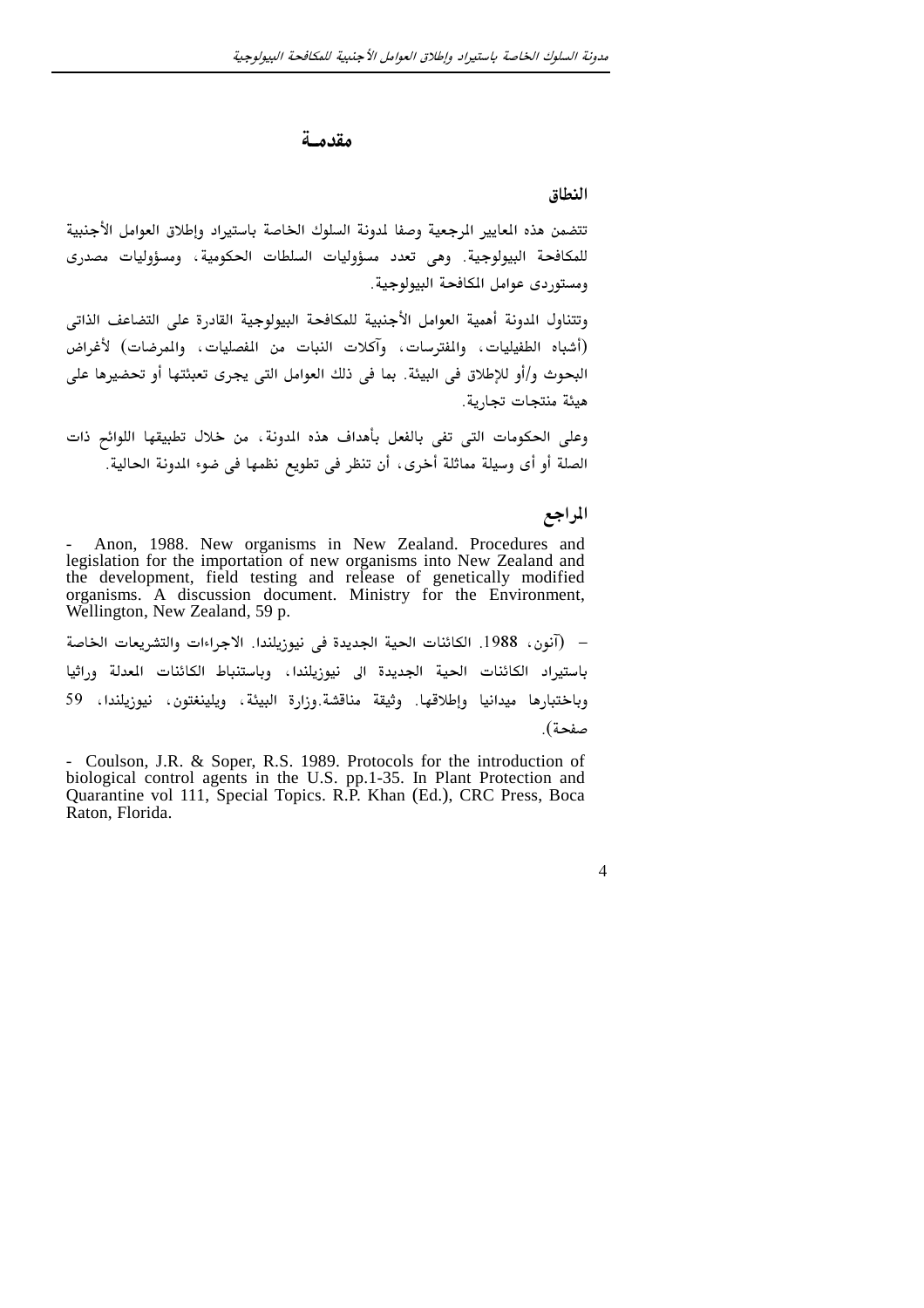– (ج.ر.كولسون، و ر.س. سوبر 1989. البروتوكولات الخاصة بجلب عوامل المكافحة البيولوجية إلى الولايات المتحدة. الصفحات 1 إلى 35 من "وقاية النباتات والحجر الزراعي، المجلد الثالث، موضوعات خاصة". ..ب. كان (المحرر)، دار نشر CRC Press، بوكا راتون، فلوريدا.

Coulson, J.R., Soper, R.S. & Williams, D.W. 1992. Proceedings of USDA ARS Workshops on Biological Control Quarantine: Needs and Procedures, 14-17 Jan. 1991, Baltimore, Maryland, Washington, D.C. 336 p. US Department of Agriculture Research Service.

– (ج.ر. كولسون، و ر.س. سوبر، و د.و. ويليامز 1992. وقائع أعمال حلقة العمل التي نظمتها إدارة البحوث الزراعية ببوزارة الزراعسة الأمريكيسة بشسأن احتياجسات وإجبراءات المكافحة البيولوجية فيما يتعلــق بالحجــر الزراعــي 14–1/1/17 ، بالتيمور، ماريلاند، واشنطن 336 صفحة. إدارة البحوث الزراعية بوزارة الزراعة الأمريكية).

- EEC. 1991. Official Journal of the European Communities: Council Directive of 15 July 1991.

- FAO. 1988. Guidelines on the registration of biological pest control agents. FAO. Rome, 8 p.

– (منظمة الأغذية والزراعة. 1988. الخطوط التوجيهية الخاصة بتسجيل عوامل المكافحة البيولوجية للآفات المنظمة، روما، 8 صفحات).

- FAO. 1990a. Glossary of Phytosanitary Terms. FAO Plant Protection Bulletin, 38(1): 5-23

– (منظمة الأغذية والزراعة. 1990(أ). قائمة مصطلحات الصحة النباتية. العدد 38(1) من نشرة وقاية النباتات، الصفحات من 5 إلى 23، بالإنجليزية والفرنسية والأسبانية).

- FAO. 1990b. International code of conduct on the distribution and use of pesticides; (Amended version).

FAO, Rome, 34 p.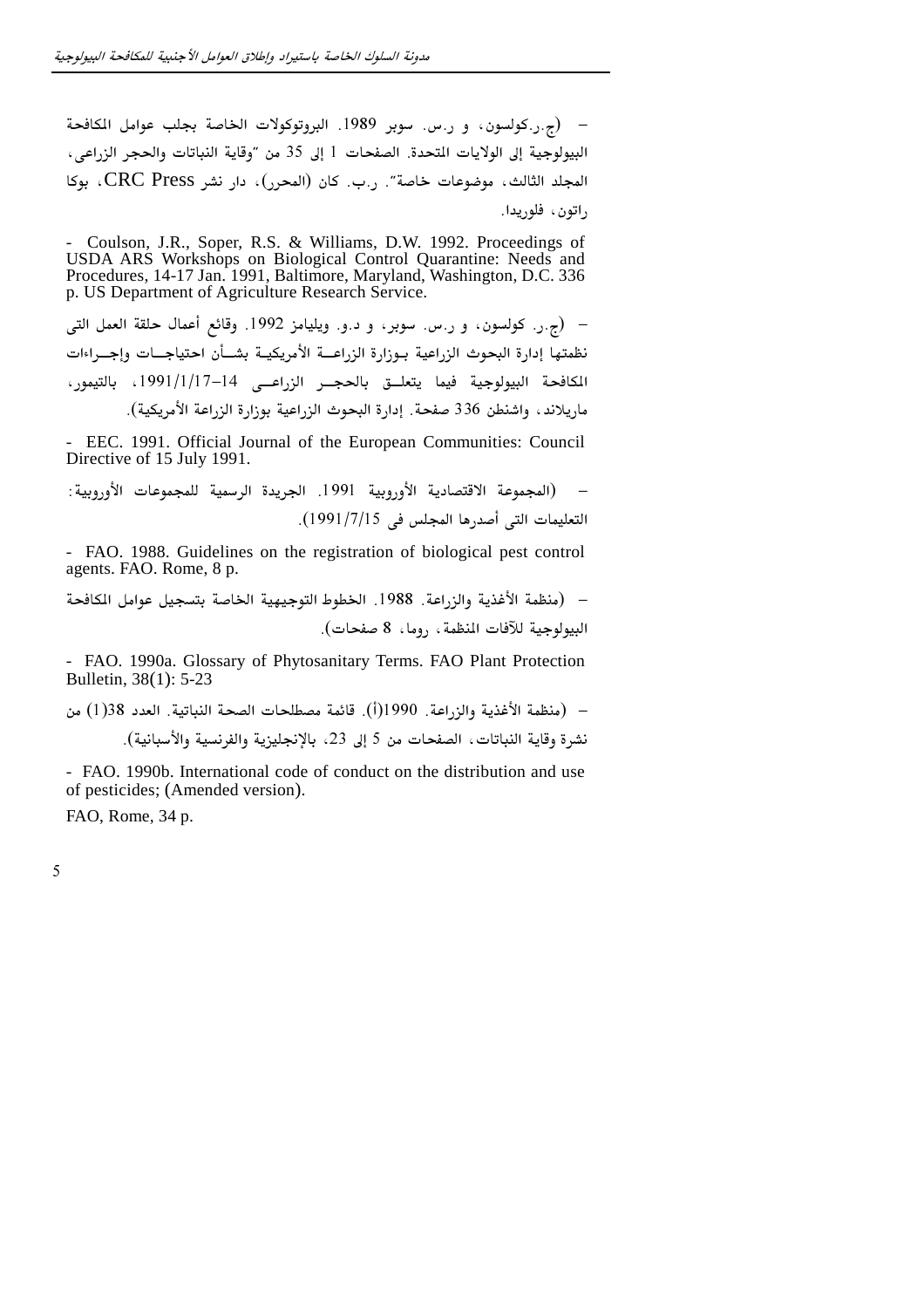– منظمة الأغذية والزراعة. 1990(ب). مدونة السلوك الدولية عن توزيـع المبيدات واستعمالها (النص المعدل). منظمة الأغذية والزراعــة، روما، 34 صفحة.

- FAO, 1995. Guidelines on Pest Risk Analysis, FAO, Rome, 14 p, (in preparation)

– منظمة الأغذية والزراعة، 1995. الخطوط التوجيهية لتحليل أخطار الآفات، روما، 14 صفحة (قيد الإعداد).

- International Plant Protection Convention. 1992. FAO, Rome, 17 p.

– الاتفاقية الدوليــــة لوقايــة النباتات، 1992، منظمة الأغذية والزراعة، روما، 17 صفحة

Laird, M. Lacey, LA.& Davidson, E.W. (Eds.) 1990. Safety of Microbial Insecticids. CRC Press, Boca Raton, Florida, 259 p.

– (م. لاريــد، و ل.أ. ليســـي، و و. و. دافيدســون (محررون) 1990. سلامة المبيدات الحشرية اليكروبية. دار نشر CRS Press بوكا راتون، فلوريدا، 259 صفحة).

- Leppla. N.C. & Ashly, T.R. 1978. Facilities for insect research and production. USDA Technical Bulletin,

No. 1576, 86 p.

- Lundholm, B. & Stackerud, M. (Eds.) 1980. Environmental protection and biological forms of control of pest organisms. Swedish Natural Science Research Council. Ecological Bulletins, no. 31, 171 p.

– (ب. لوندهولم، و م.ستيكرود (المحرران) 1980. الوقاية البيئية والأشكال البيولوجية لكافحة الآفات. المجلس السويدي لبحوث العلوم الطبيعية، العدد 31 من النشرة الابكولوجية، 171 صفحة).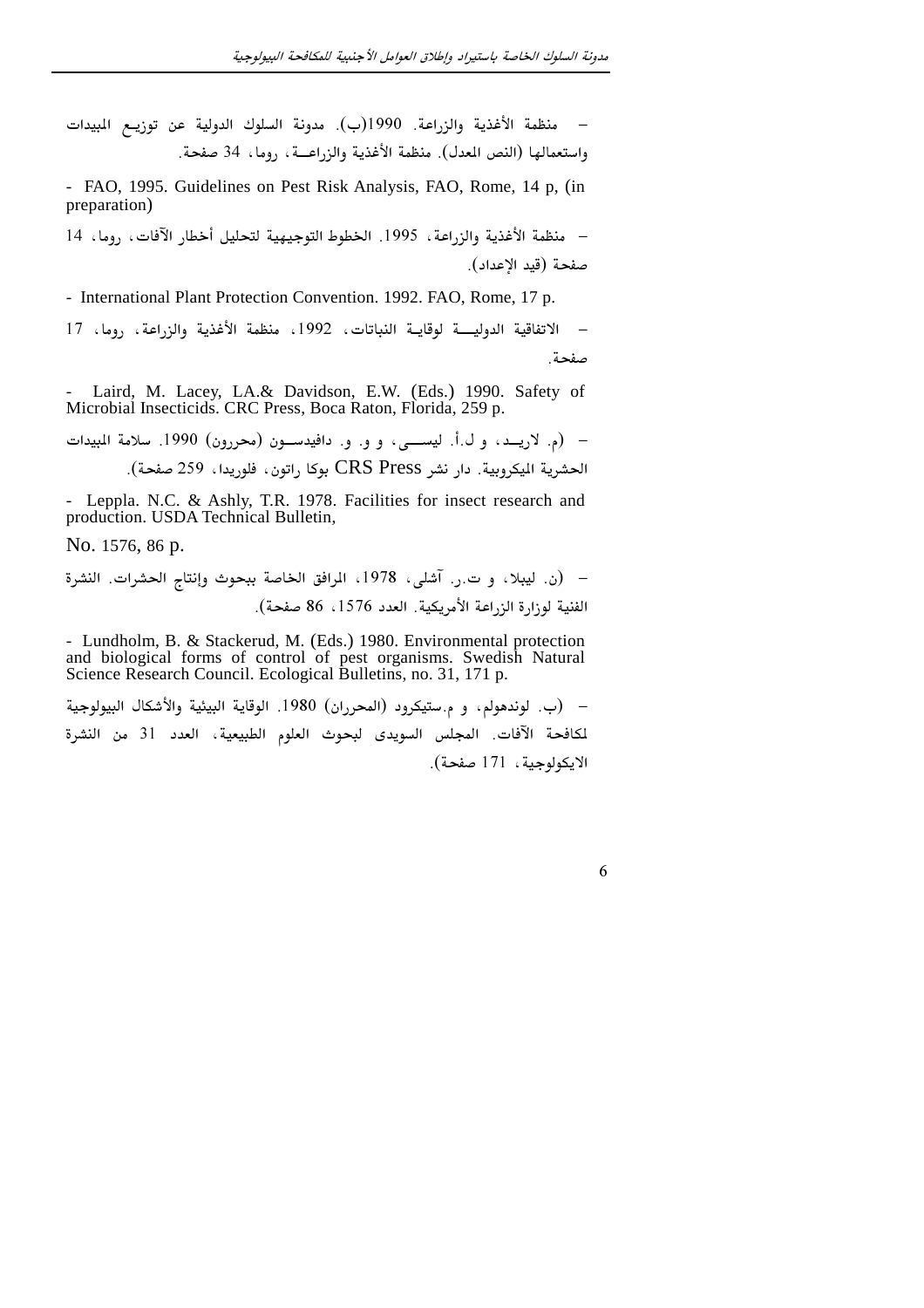- NORAGRIC. 1990. Proceedings of the workshop on health and environmental impact of alternative control agents for desert locust control. NORAGRIC Occasional Papers Series C. Development and Environment, no. 5, 114 p.

لعوامل المكافحة البديلة المستخدمة في مكافحة الجراد الصحراوي. العدد رقم 5 من سلسلة وثائق غير دورية. البيئة والتنمية، 114 صفحة)

- Waterhouse, D.F. 1991, Guidelines for biological control projects in the Pacific. South Pacific Commission Information Document, 57, Noumea, New Caledonia, 30 p.

– (د.ف. ووترهاوس. 1991. الخطوط التوجيهية لشروعات الكافحة البيولوجية في المحيط الهادى. وثيقة الملومات رقم 57 الصادرة عن هيئة جنوب المحيط الهادى، نوميا، كاليدونيا الجديدة، 30 صفحة.)

- WHO. 1981. Mammalian safety of microbial agents for vector control: a WHO memorandum. Bulletin of the World Health Organization, 59:857-863.

– (منظمة الصحة العالية. 1981. سلامة الثدييات فيما يتعلق بالعوامل الميكروبية المستخدمة في مكافحة ناقلات الأمراض. مذكرة صادرة عن منظمة الصحة العالية ، الصفحات من59: 857 إلى 863).

 $\overline{7}$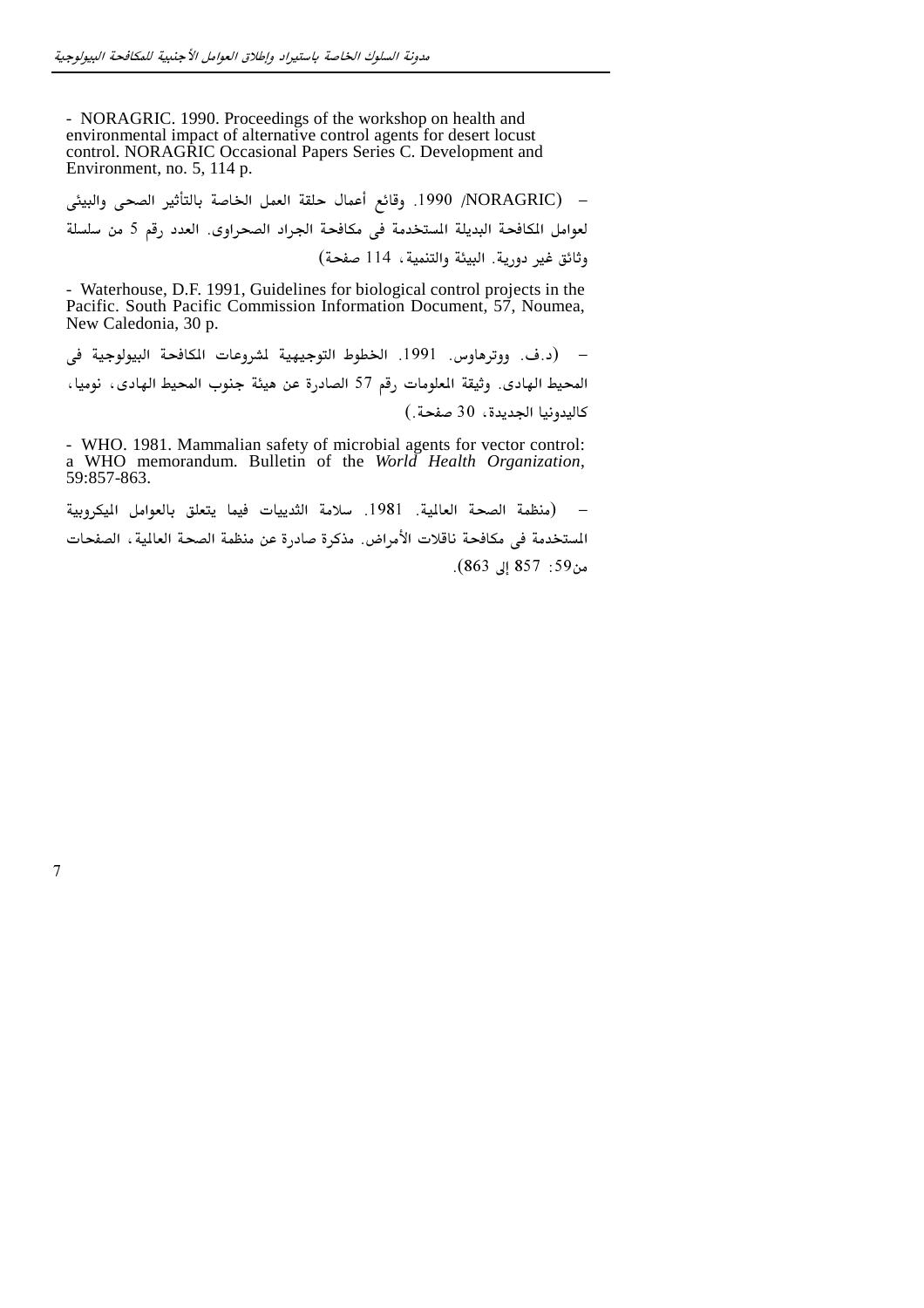|                                                        | التعاريف والختصرات |
|--------------------------------------------------------|--------------------|
| كائن حي (مُمرض عادة) لا يلحق ضررا ملموسا بالعائل       | الكائن المناوئ     |
| ولكنه إذا استعمر هذا العائل وفر له الحماية من ضرر      |                    |
| لاحق ملموس تسببه الآفة.                                |                    |
| منطقة محددة رسميا وقد تشمل جزءا من بلد ما ، أو كل      | المنطقة            |
| أو بعض أجزاء من عدة بلدان.                             |                    |
| المنظمة القطرية لوقاية النباتات، أو أى كيان أو شخص     | السلطة             |
| آخر تعينه الحكومة رسميا ليعنى بالمسائل الناشئة عن      |                    |
| المسؤوليات المحددة في المدونة.                         |                    |
| استراتيجية مكافحة الآفات تقوم على استخدام الأعداء      | الكافحة البيولوجية |
| الطبيعيين من الكائنات الحية أو المناوئة أو المنافسة أو |                    |
| غيرها من الكيانات الحيوية ذاتية التضاعف.               |                    |
| عدو طبیعی أو مناوئ، أو منافس، أو کیان حیوی آخر         | عامل المكافحة      |
| ذاتى التضاعف يستخدم فى مكافحة الآفات.                  | البيولوجية         |
| اسم عام ليس له تعريف محدد ولكنه يطلق بصفة عامة         | الميد البيولوجي    |
| على عامل المكافحة البيولوجية، ويكون عادة كائنا         |                    |
| مُمرضا يحضّر ويستعمل بطريقة مماثلة للمبيد الكيميائي،   |                    |
| ويستخدم عادة للقضاء السريع على تجمعات الآفات في        |                    |
| المكافحة قصيرة الأجل للآفات.                           |                    |
| الجلب العمدى والتوطن الدائم لعامل أجنبى من عوامل       | الكافحة البيولوجية |
| المكافحة البيولوجية ، في المكافحة طويلة الأجل للآفات.  | التقليدية          |
| كائن يتنافس مع الآفة على عناصر أساسية (مثل الغذاء      | الكائن المنافس     |
| أو المأوى) في البيئة.                                  |                    |

 $\overline{8}$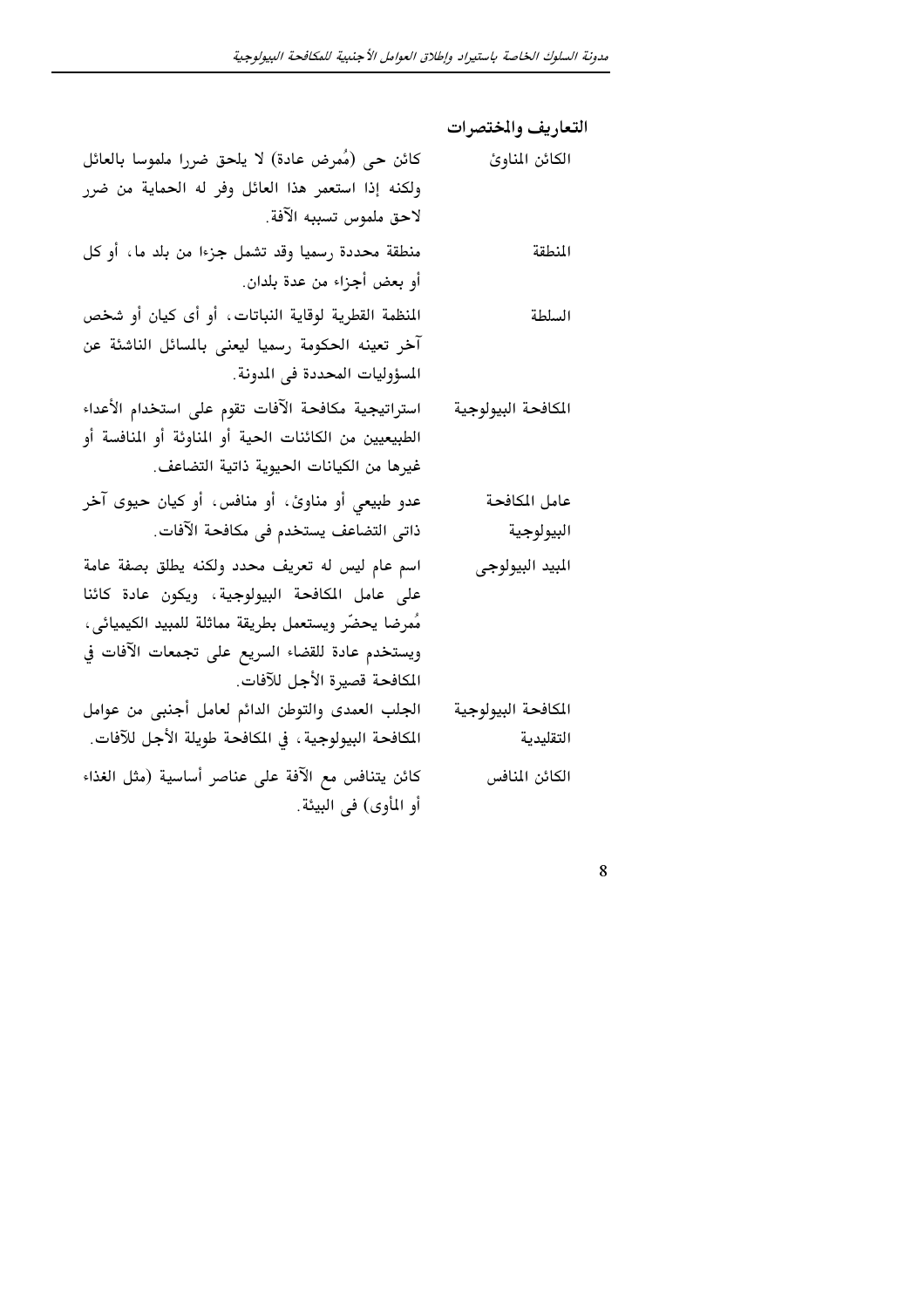$\overline{9}$ 

| منطقة تتشابه فيها الكائنات الحيوانية والنباتية والمناخ،                                                                                                                                                                                                                           | النطقة الايكولوجية                   |
|-----------------------------------------------------------------------------------------------------------------------------------------------------------------------------------------------------------------------------------------------------------------------------------|--------------------------------------|
| ومن ثم تتماثل فيها مشكلات جلب عوامل المكافحة<br>البيولوجية ِ                                                                                                                                                                                                                      |                                      |
| تشكيلة مركبة تضم الكائنات وبيئتها وتتفاعل عناصرها<br>بوصفها وحدة أيكولوجية (طبيعية أو معدلة بالنشاط<br>البشرى مثل النظام الأيكولوجى الزراعى) بصرف النظر<br>عن الحدود السياسية.                                                                                                    | النظام الأيكولوجى                    |
| استقرار عامل من عوامل المكافحة البيولوجية، خلال                                                                                                                                                                                                                                   | التوطن (عامل                         |
| المستقبل المنظور ، في إحدى المناطق بعد دخوله إليها.                                                                                                                                                                                                                               | للمكافحة البيولوجية)                 |
| غير أصيل في بلد أو نظام أيكولوجي محدد أو في<br>منطقة أيكولوجية معينة (ويطلق على الكائنات التى<br>تجلبها أنشطة بشرية عمدا أو عرضا). ولما كانت هذه<br>المدونة تعالج جلب عوامل المكافحة البيولوجية من بلد<br>لآخر ، فإن مصطلح "أجنبى" يستخدم لوصف الكائنات<br>غير الأصيلة في بلد ما. | أجنبي                                |
| وثيقة رسمية ترخص الاستيراد (استيراد عامل للمكافحة<br>البيولوجية) وفقا لاشتراطات محددة.                                                                                                                                                                                            | إذن الاستيراد                        |
| إطلاق عامل للمكافحة البيولوجية فى نظام ايكولوجى لم<br>يكن هذا العامل موجودا فيه من قبل (أنظر أيضا<br>"التوطن").                                                                                                                                                                   | جلب<br>(عامل للمكافحة<br>البيولوجية) |
| اطلاق عوامل المكافحة البيولوجية المنتجة بأعداد غفيرة<br>بهدف تحقيق انخفاض سريع فى عشيرة إحدى الآفات<br>دون أن يسفر ذلك بالضرورة عن تأثير مستمر.                                                                                                                                   | الإطلاق الإغراقي                     |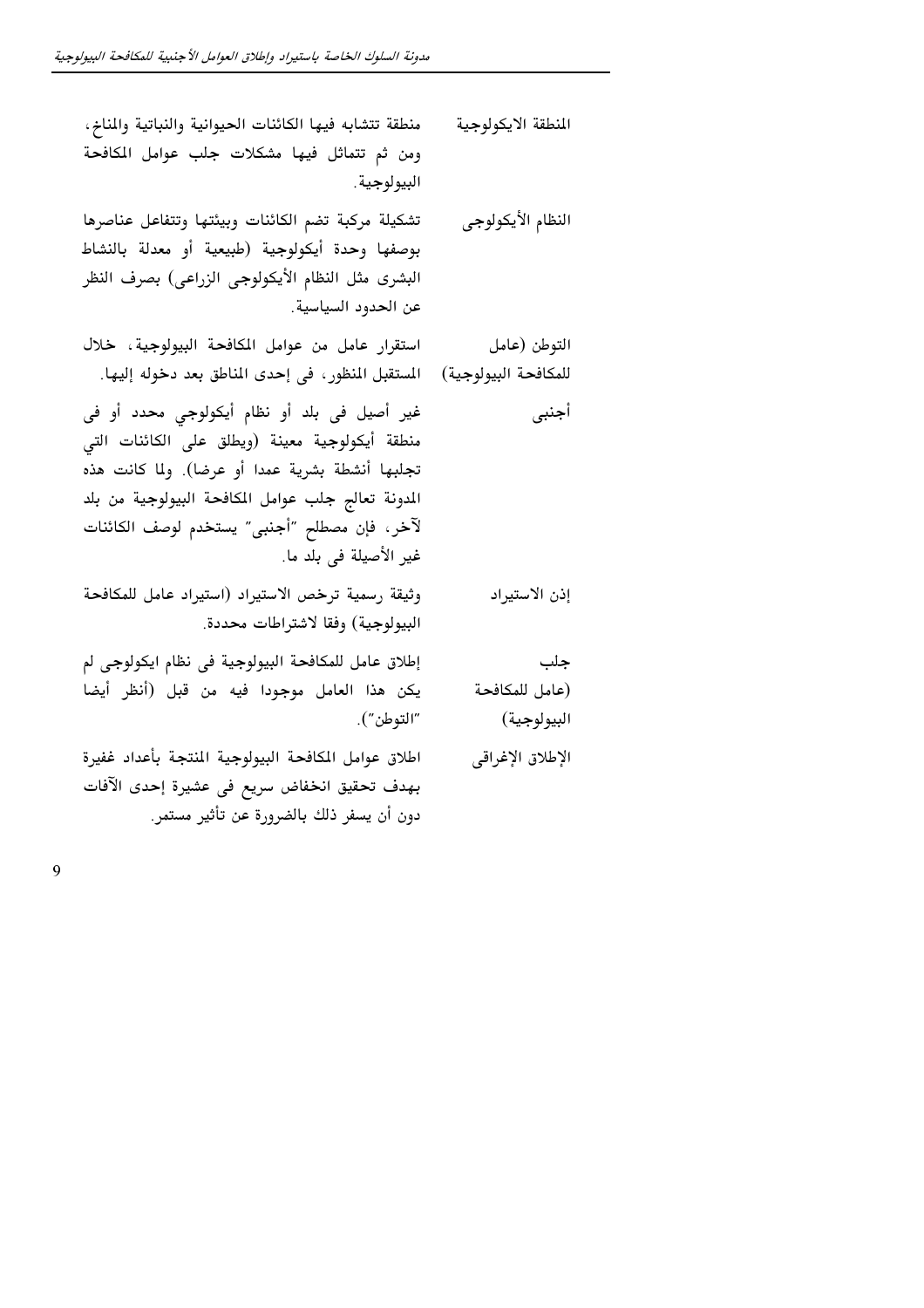| الاتفاقية الدولية لوقاية النباتات بصيغتها المودعة لدى                                                                                | الاتفاقية الدولية                    |
|--------------------------------------------------------------------------------------------------------------------------------------|--------------------------------------|
| منظمة الأغذية والزراعة في روما في 1951 وبالتعديلات<br>اللاحقة التي أدخلت عليها.                                                      | لوقاية النباتات                      |
| حيوان أولى، أو فطر، أو بكتير، أو فيروس، أو أى كيان<br>حيوى مجهرى ذاتى التضاعف.                                                       | الكائن الدقيق                        |
| الإدارة الرسمية التى تنشئها إحدى الحكومات لتنهض<br>بالوظائف المحددة فى الاتفاقية الدولية لوقاية النباتات.                            | المنظمة القطرية<br>لوقاية النباتات   |
| كائن يعيش على حساب كائن آخر، وقد يساعد على<br>تقليص أعداد عائله. وهو يضم أشباه الطفيليات،<br>والطفيليات، والكائنات المفترسة والمرضة. | العدو الطبيعى                        |
| أحد مكونات نظام ايكولوجى، أو عنصر مختار من<br>عشيرة برية غير محوّر بوسيلة اصطناعية.                                                  | (المكون/العنصر)<br>في صورته الطبيعية |
| كيان حيوى قادر على التكاثر أو التضاعف، والحيوانات<br>الفقارية أو اللافقارية ، والنباتات ، والكائنات الدقيقة.                         | الكائن الحى                          |
| كائن حى يعيش على — أو داخل – كائن أكبر ويتغذى<br>عليه.                                                                               | الطفيل                               |
| حشرة لا تتطفل إلا في أطوارها غير الناضجة، وتقتل<br>عائلها فى غمار تطورها، وتعيش حرة عند وصولها الى<br>مرحلة البلوغ.                  | شبيه الطفيل                          |
| كائن دقيق يسبب مرضا.                                                                                                                 | الكائن المرض                         |
| أى نوع أو سلالة أو نمط حيوى لعامل نباتى أو حيوانى<br>أو ممرض يلحق الأذى بالنباتات أو بالمنتجات النباتية.                             | الآفة                                |

 $10\,$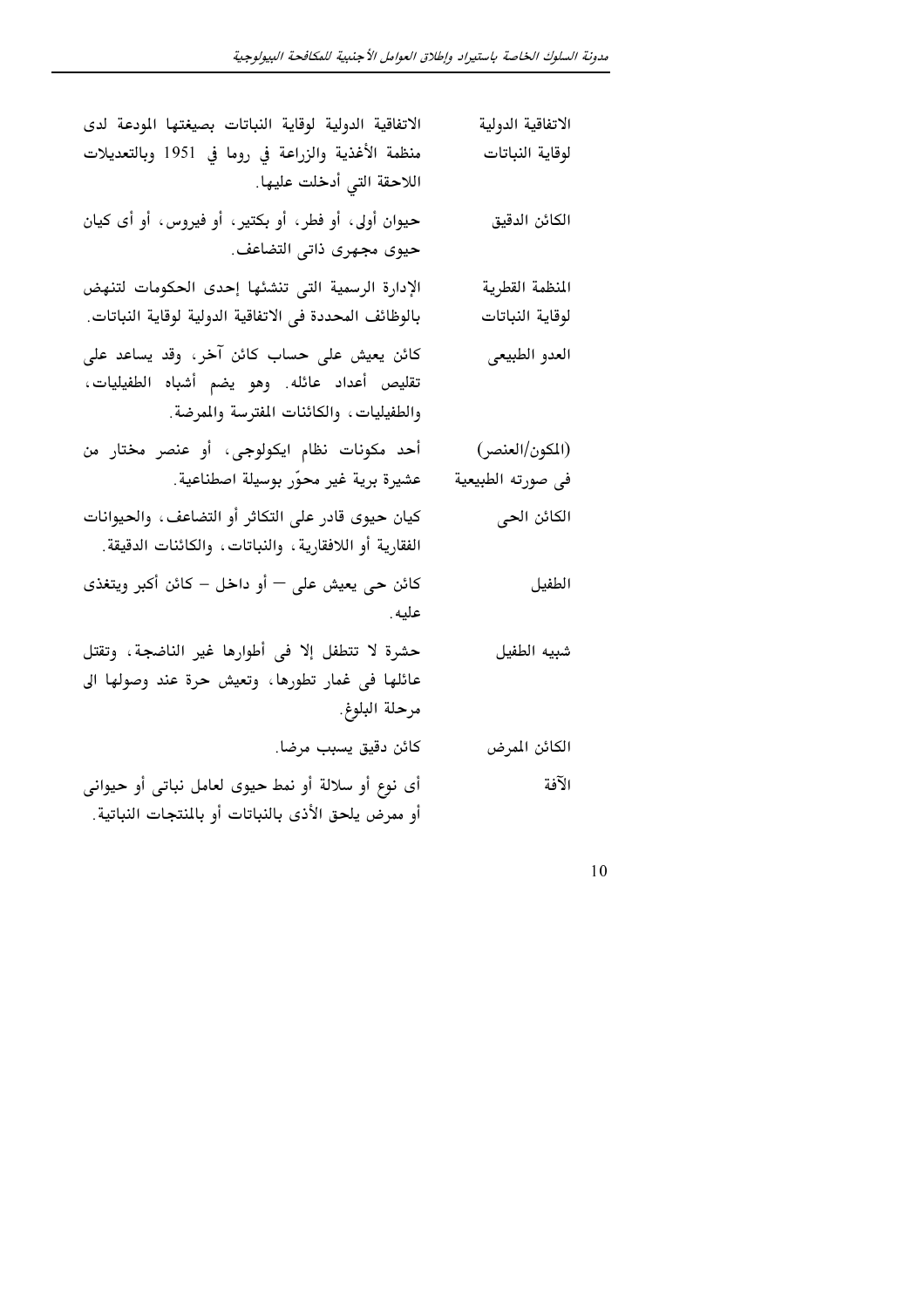| عدو طبيعي يفترس كائنات حيوانية أخرى ويقتات عليها.                                           | الكائن المفترس       |
|---------------------------------------------------------------------------------------------|----------------------|
| وهو يقتل أثناء حياته أكثر من فرد منها.                                                      |                      |
| الاحتجاز الرسمى لعوامل المكافحة البيولوجية الخاضعة                                          | الحجر الزراعي (عامل  |
| للوائح الصحة النباتية لأغراض المراقبة والبحوث، أو<br>لإجراء مزيد من الفحوص و/أو الاختبارات. | للمكافحة البيولوجية) |
| الإفراج العمدى عن كائن في البيئة (أنظر أيضا،<br>"الجلب" و"التوطن".                          | الإطلاق (في البيئة)  |
| قياس لنطاق الكائنات العائلة لعامل للمكافحة                                                  | نوعية الكائنات       |
| البيولوجية، وذلك، على مقياس يبدأ بالعامل شديد                                               | العائلة              |
| التخصص الذى لا يستطيع أن يحقق تطوره الكامل إلا                                              |                      |
| على نوع وحيد أو على سلالة وحيدة من عائلة (وحيد                                              |                      |
| الغذاء)، وينتهي بالعامل عمومي التخصص الذى تكون                                              |                      |
| له كائنات عائلة كثيرة تغطى عدة مجموعات من                                                   |                      |
| الكائنات الحية (متعدد الغذاء).                                                              |                      |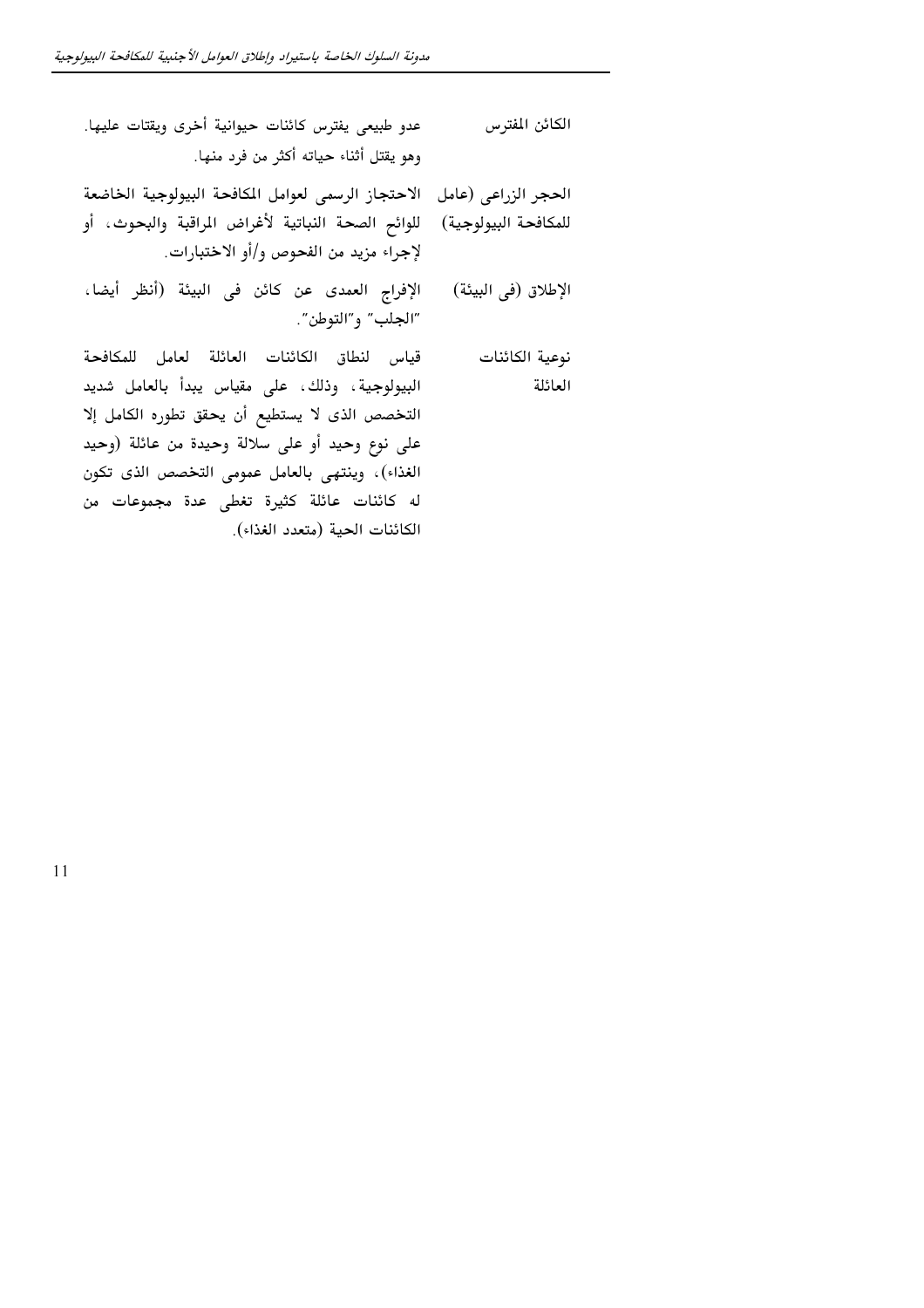الإطار العام للمدونة

تتعلق المدونة باستيراد عوامل المكافحة البيولوجية الأجنبية القادرة على التضاعف الذاتي (مثل أشباه الطفيليات، والمفترسات، والطفيليات، وآكلات النبات من المفصليات، والمرضات) لأغراض البحوث، والاطلاق الميداني لعوامل المكافحة التي تستخدم في المكافحة البيولوجية والتي تستخدم كمبيدات بيولوجية. وقد تناولت المدونة مستحضرات المرضات الحية المستخدمة في الوقت الراهن، لأن تلك المرضات تملك القدرة على التكاثر والاستمرار في البيئة. ويلاحظ أن السلالات الطبيعية (وهي كيانات متميزة وراثيا، لا مورفولوجيا) للأعداء الطبيعيين قد تظهر بينها اختلافات واضحة من حيث نوعية الكائنات العائلة لها ومن حيث قدرتها على إحداث الإصابة، وعليه فإن سلالات البكتيريا العضوية من نوع Bacillus thuringiensis، مثلا، تعتبر مندرجة ضمن نطاق هذه المدونة إذا كانت سلالات أجنبية.

وهناك اعتراف بأنه قد يكون من الصعب في كثير من الأحيان معرفة ما إذا كان العامل الموجود في المبيد البيولوجي أجنبيا أم لا. ولذا قد يتعين معاملة كثير من المبيدات البيولوجية على افتراض أنها أجنبية.

ولا تتناول المدونة التقنيات الأخرى لمكافحة الآفات، التي يشار إليها أحيانا على أنها من أساليب ″المكافحة البيولوجية″ ، وخاصة أساليب الإبادة الذاتية ، والنباتات العائلة ذات القدرة على المقاومة ، كما لا تتناول الكيماويات التي تسبب تغيرات في السلوك ، أو المنتجات البيولوجية المستجدة. أما فيما يتعلق بالمنتجات السامة للميكروبات المستخدمة كمبيدات للآفات والتى لا تستطيع أن تتكاثر والتى تماثل المبيدات الكيميائية التقليدية ، فيرجى الرجوع الى "مدونة السلوك الدولية عن توزيع المبيدات واستعمالها" (منظمة الأغذية والزراعة)، التي تتناول تلك المنتجات بالتفصيل.

وتعكف منظمات دولية مختلفة وبرامج قطرية شتى فى الوقت الحاضر على دراسة الإجراءات التي تحكم مناولة سلالات الكائنات الحية المستنبطة اصطناعيا عن طريق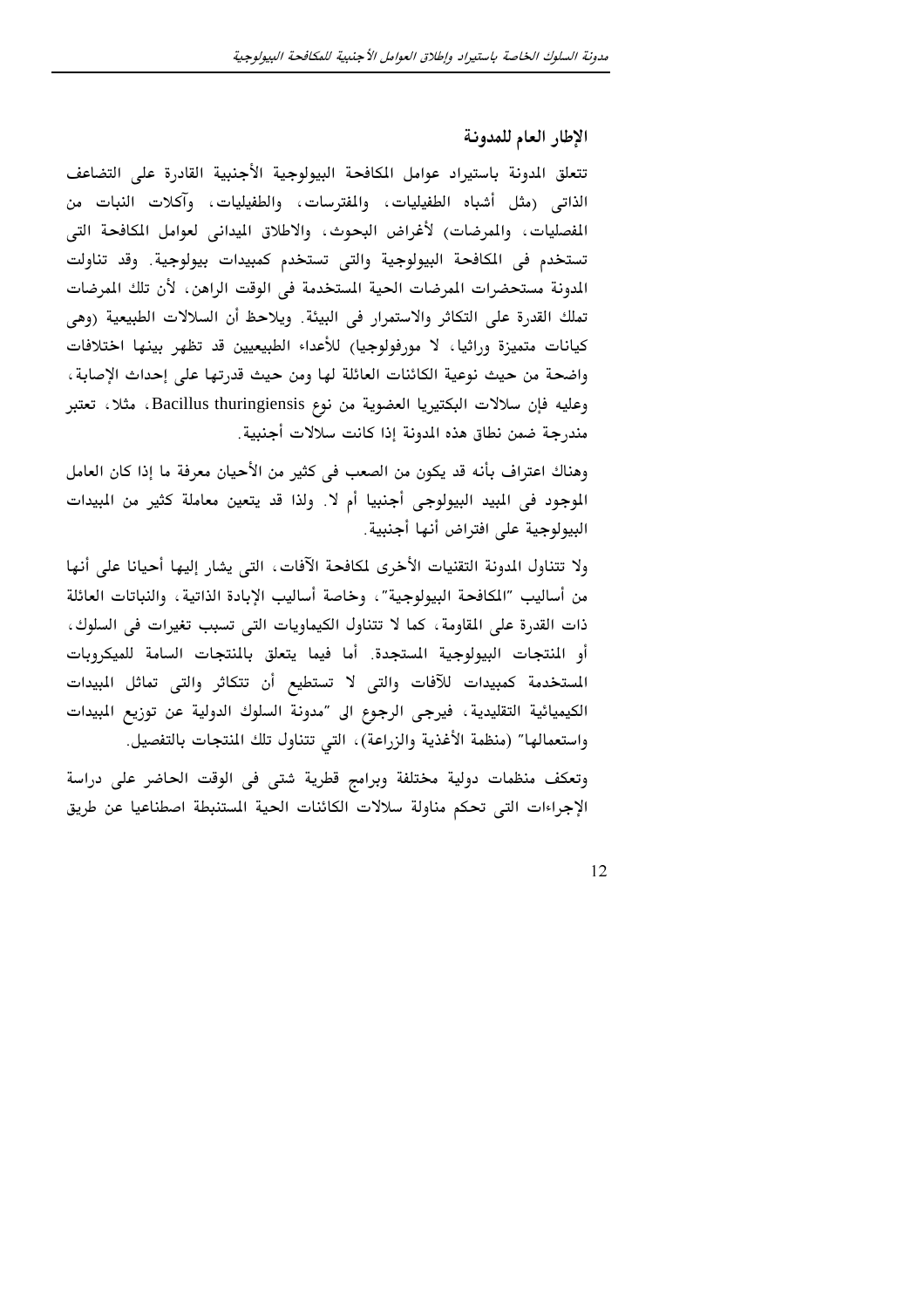الهندسة الوراثية وتنظم إطلاقها في البيئة. ويمكن إذا اقتضى الأمر تطبيق هذه المدونة على تلك الكائنات الحية.

ومن المكن أن تطبق هذه المدونة أيضا، بعد التقييم الواجب، على جلب العوامل البيولوجية الأجنبية من أجل مكافحة الآفات الضارة بصحة الإنسان أو الحيوان، أو من أجل صيانة الموائل الطبيعية.

وعليه، فإن المدونة تتناول ما يلي:

- استيراد العوامل الأجنبية للمكافحة البيولوجية لأغراض البحوث؛
- استيراد وإطلاق العوامل الأجنبية للمكافحة البيولوجية، لأغراض المكافحة البيولوجية ؛
- استيراد وإطلاق العوامل الأجنبية للمكافحة البيولوجية لاستخدامها كمبيدات بيولوجية عندما تشتمل هذه المنتجات على كائنات قادرة على التكاثر.

وهي تفعل ذلك من خلال :

- تحديد المجموعات الثلاث الرئيسية المنية باستيراد وإطلاق عوامل المكافحة البيولوجية ، وهي : السلطات (كالمنظمات التي تمثل الحكومة) ؛ والمدرون ، والمستوردون.
- وصف ثلاث مراحل للمسؤولية في إطار عملية الاستيراد والإطلاق، هي: مسؤوليات الجهات المنية قبل التصدير ،ومسؤوليات الجهات المنية قبل وأثناء الاستيراد، ومسؤوليات الجهات المنية بعد الاستيراد.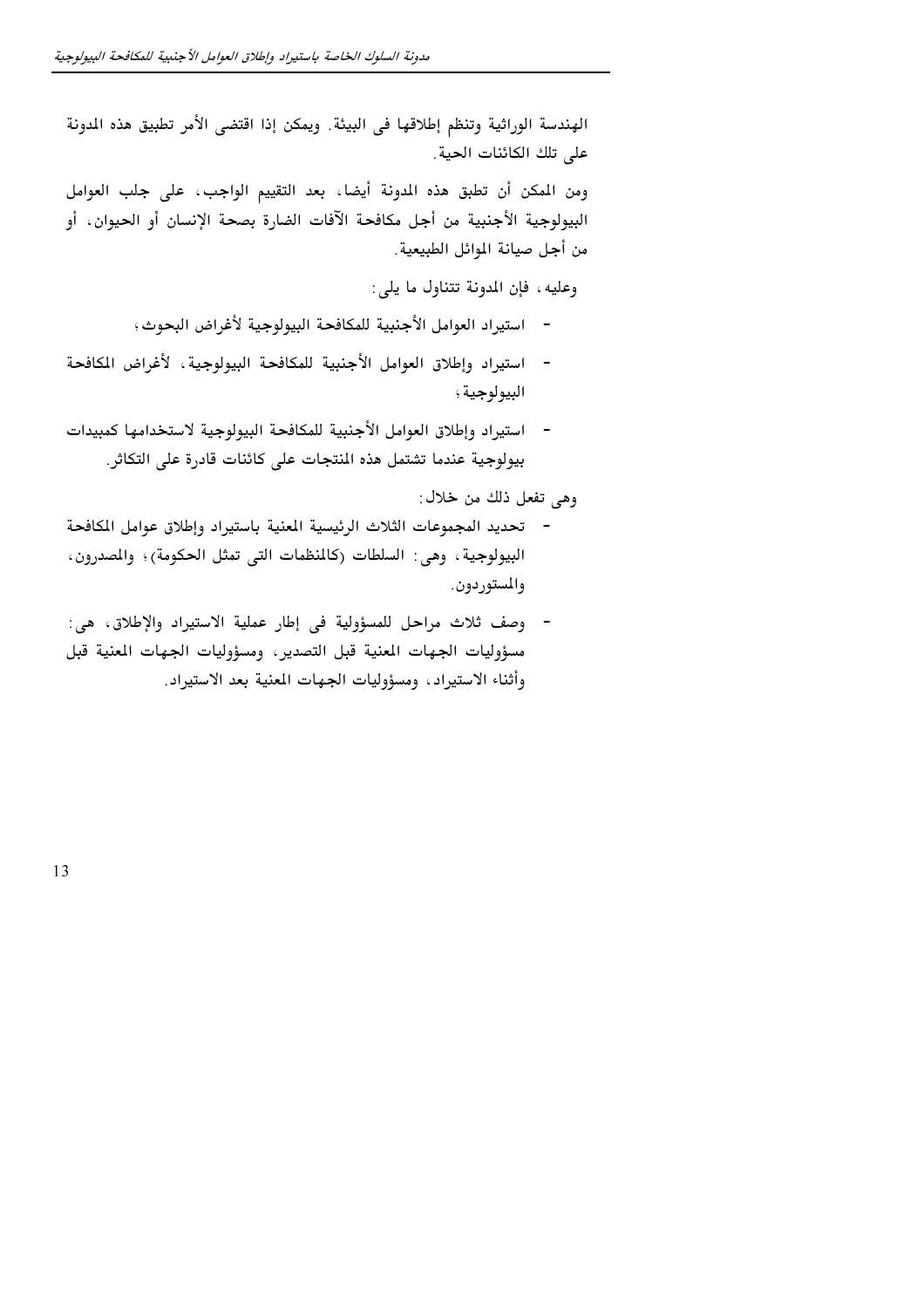مدونة السلوك الخاصة باستيراد وإطلاق العوامل الأجنبية للمكافحة البيولوجية

# مدونة السلوك الخاصة باستيراد وإطلاق العوامل الأجنبية للمكافحة البيولوجية

### 1 – أهداف المدونة

- تتمثل أهداف المدونة فيما يلي:  $-1-1$
- تيسير استيراد العوامل الأجنبية للمكافحة البيولوجية وتصديرها وإطلاقها بطريقة مأمونة، من خلال تطبيق إجراءات ذات مستوى مقبول دوليا إزاء جميع الكيانات العامة والخاصة المنية، وخاصة عند غياب أو عدم كفاية التشريعات القطرية التي تنظم استخدام هذه العوامل.
- وصف المسؤولية الشتركة لقطاعات المجتمع الكثيرة المنية، وإيضاح ضرورة التعاون بين البلدان المستوردة والمصدرة من أجل:
	- تحقيق المنافع المرجوة دون إحداث آثار معاكسة ملموسة؛
- تشجيع المارسات التي تكفل الاستخدام الأمثل والمأمون الى جانب تقليل  $\overline{\phantom{a}}$ المخاوف الصحية والبيئية الناجمة عن أساليب المناولة والاستخدام غير السليمة؛

وصف المعايير التي من شأنها أن:

- –۔ تشجع المارسات التجارية الرشيدة والتي تحظي بقبول عام؛
- –۔ تساعد البلدان على وضع لوائح للتحكم فى ملاءمة وجودة عوامل المكافحة البيولوجية الأجنبية الستوردة، وتحديد الأساليب المأمونة لمناولة هذه المنتجات وتقييمها واستخدامها و
- تشجع الاستخدام المأمون لعوامل المكافحة البيولوجية لأغراض تحسين الزراعة والنهوض بالصحة البشرية والحيوانية والنباتية؛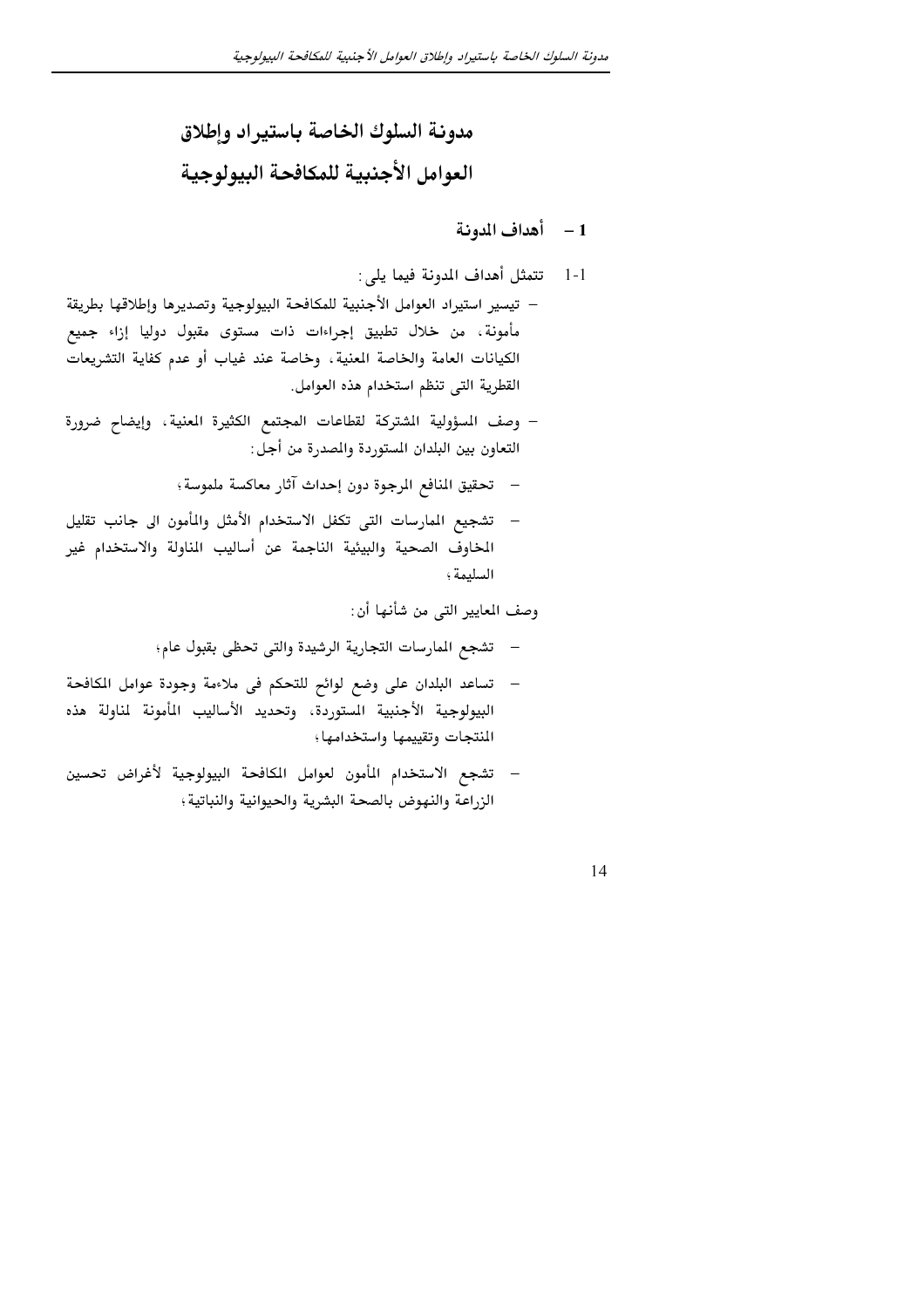- تتيح لجميع الجهات المنية باستيراد أو إطلاق العوامل الأجنبية للمكافحة البيولوجية أن تقرر ما إذا كانت أعمالها المقترحة وأعمال الآخرين تشكل ممارسات مقبولة في إطار الاتفاقية الدولية لوقاية النباتات وغيرها من الاتفاقيات والتشريعات ذات الصلة.
- 2-1٪ وقد حددت مسؤوليات الكيانات التي تتناولها هذه الدونة، بما في ذلك الحكومات فرادى أو مجتمعة في إطار تجمعات إقليمية، والمنظمات الدولية؛ ومعاهد البحوث؛ والصناعة، بما في ذلك المنتجون؛ والاتحادات التجارية، والموزعون؛ والمستخدمون؛ ومنظمات القطاع العام مثل الجماعات البيئية وجماعات المستهلكين والنقابات. وجميع الاشارات الواردة في هذه الدونة إلى الحكومة أو الحكومات تنطبق أيضا على التجمعات الإقليمية للحكومات فيما يتعلق بالسائل التى تندرج ضمن اختصاصات تلك التحمعات.
	- 2 تعيين السلطة المسؤولة
- 1-2 ينبغي للحكومات أن تعين السلطة المختصة (التي تكون عادة المنظمة القطرية لوقاية النباتات) المفوضة بالتنظيم أو بالمكافحة، والمفوضة كذلك بأن تصدر، عند الاقتضاء، أذون استيراد وإطلاق عوامل المكافحة البيولوجية. ويجوز للسلطة أن تمارس صلاحياتها عن طريق الاسترشاد بمعايير تحظى بقبول دولي (مثل هذه المدونة) أو عن طريق تطبيق التشريع القطرى (الذي ينبغي اتساقه مع هذه الدونة). وينبغي ألا تنفذ عمليات استيراد عوامل المكافحة البيولوجية إلاّ بموافقة هذه السلطة المختصة.
	- 2-2 ويتعين أن تقوم السلطة المختصة بما يلي:
- 2-2-1 النظر فى التشريعات واللوائح الخاصة باستيراد وإطلاق عوامل المكافحة البيولوجية.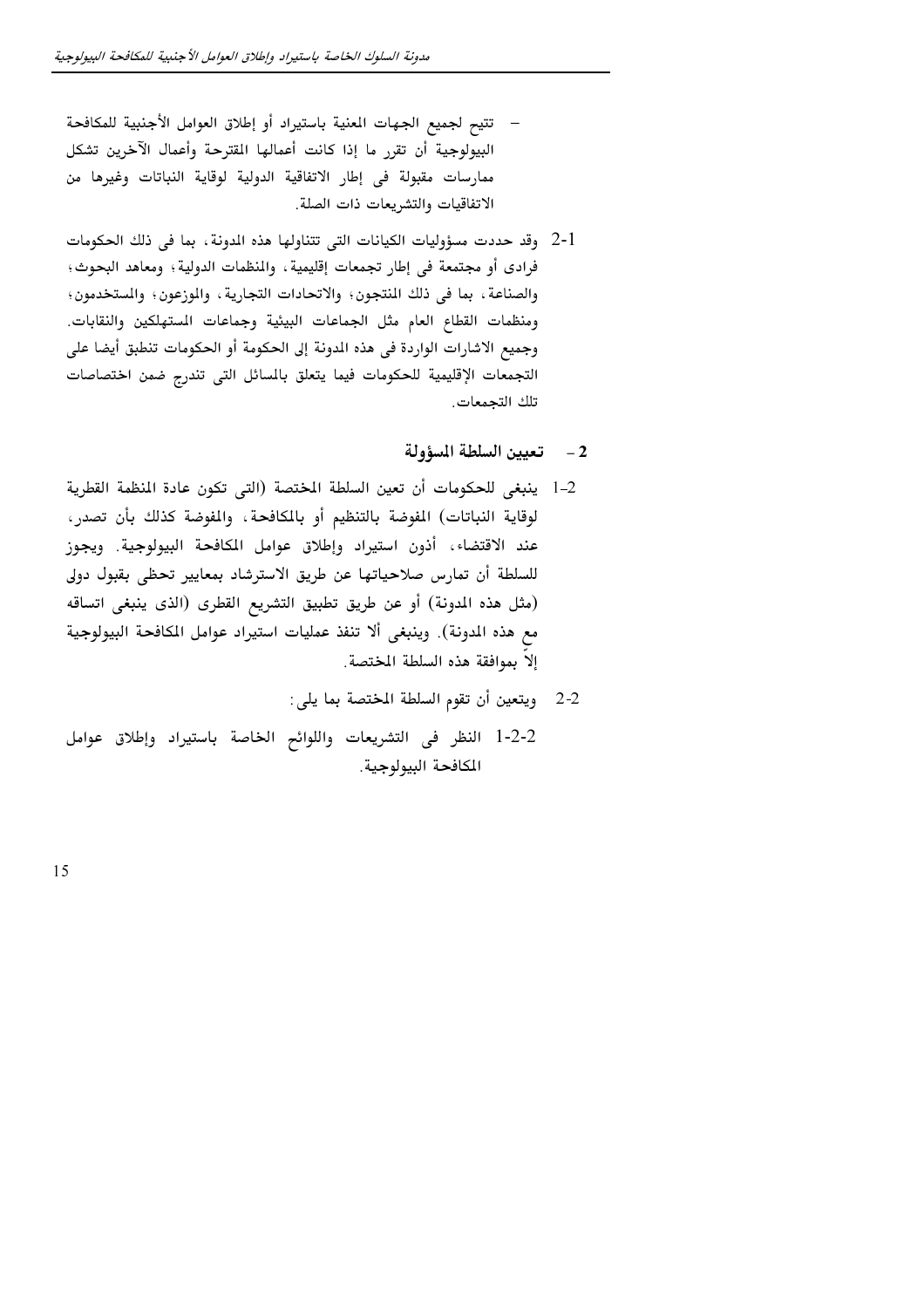- 2-2-2٪ وضع إجراءات لتقييم الملفات المشار إليها في الجزء 4، ولتحديد الشروط المناسبة لتقدير الخطر المقدر المرتبط باستيراد عوامل المكافحة البيولوجية، سواء مع احتجازها في الحجر الزراعي أو إرسالها مباشرة الى الوكيل المستورد دون اشتراط هذا الاحتجاز.
- 2-2-3٪ عمل الاتصال اللازم مع الأطراف المتأثرة وإسداء الشورة لها، بما في ذلك السلطات الأخرى عند الاقتضاء، بشأن :
	- إجراءات الإرسال والمناولة؛
	- إطلاق عوامل المكافحة وتقييمها ؛
	- العناصر المتعلقة بالتوزيع والتجارة والإعلان؛
	- إيضاح بيان المحتويات، والتعبئة، والتخزين؛
		- تبادل المعلومات؛
- وقوع حوادث غير مرتقبة و/أو ضارة، بما في ذلك إجراءات العلاج المتخذة.
	- 3 مسؤوليات السلطات قبل الاستيراد
	- ينبغي للسلطة المختصة في البلد المستورد أن تقوم بما يلي:  $1-3$
- 1-1-3 السعى الى تعزيز الامتثال للمدونة، أو استخدام صلاحيات محددة، أو وضع التشريع اللازم كى تنظم فى بلدها استيراد وتوزيع عوامل المكافحة البيولوجية، واتخاذ الترتيبات التي تكفل التطبيق الفعال.
- 3-1-2 تقييم الملفات المشار إليها في الجزء 4 بشأن الآفة وعامل المكافحة البيولوجية المرشح الذى يورده المستورد، وذلك من زاوية درجة الخطر المقبول، ووضع شروط الاستيراد أو الاحتجاز أو الاطلاق المناسبة للخطر المقدر.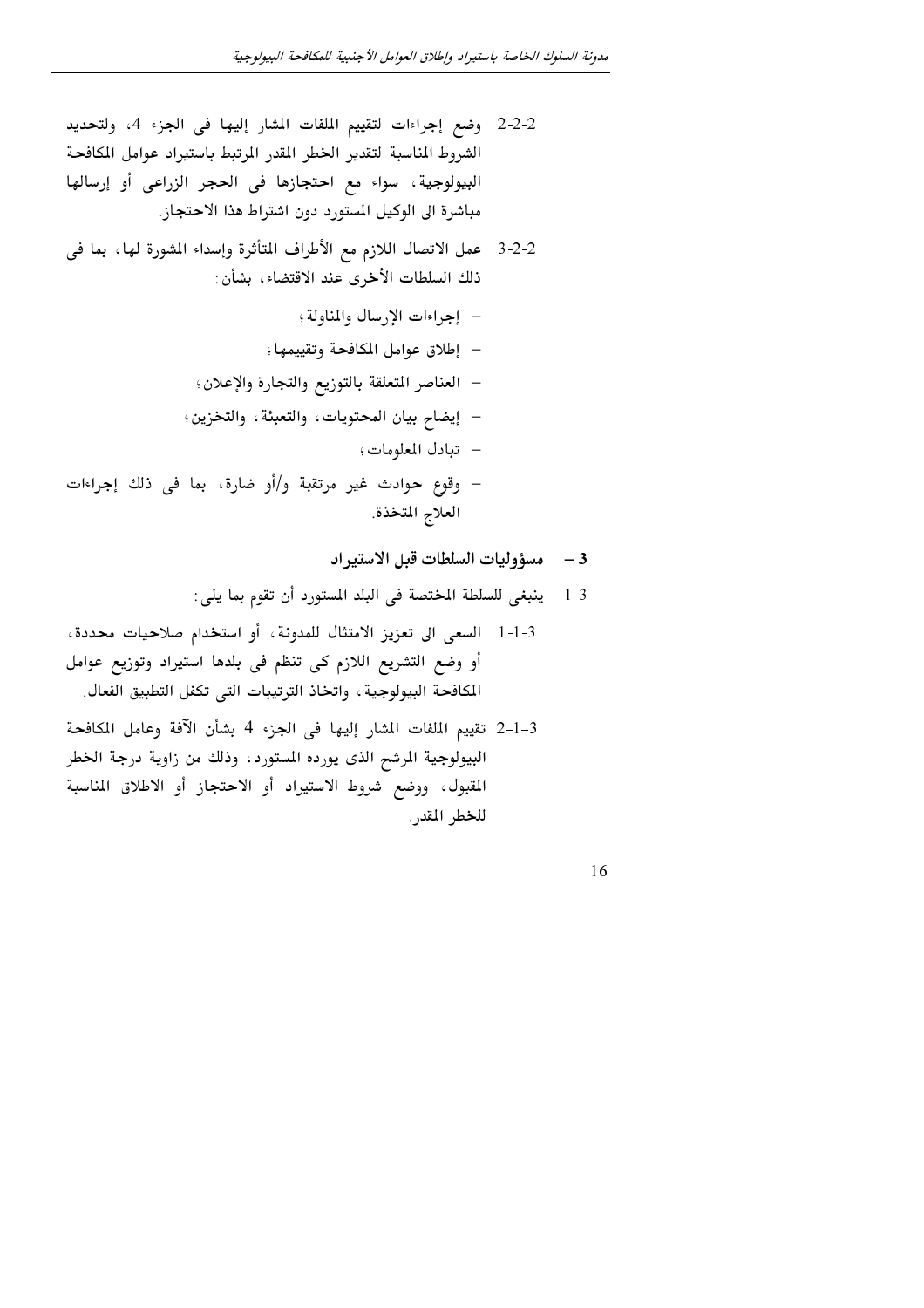- 3-1-3 ٪ إصدار لوائح و/أو أذون استيراد تحدد الشروط التي يتعين أن يفي بها المصدر والمستورد. وينبغي أن تشمل هذه الشروط، حيثما اقتضى الأمر ، ما يلي:
	- الشروط التي تضمن تحديد هوية العامل على نحو موثوق به،
		- المصدر المحدد لعامل المكافحة البيولوجية ،
- الاحتياطات التي يتعين اتخاذها إزاء وجود أعداء طبيعيين لعامل المكافحة ،
- التدابير اللازمة لاستبعاد الملوثات (وخاصة آفات الحجر الزراعي)،
	- طبيعة التعبئة التي توفر الأمان اللازم،
	- التدابير التي تتيح الفحص دون تسرب المحتويات،
		- نقطة الدخول،
		- الشخص أو المنظمة المكلفة بتسلم الشحنة ،
			- الشروط التي يجوز بموجبها فتح العبوة،
	- المرافق التي قد يحتفظ فيها بعامل المكافحة البيولوجية.
- 3–1–4 ضمان توافر الإجراءات اللازمة للتوثيق الكامل للعامل المستورد (الهوية، والمنشأ)، والإطلاق (الأعداد/الكميات، المواعيد، المواقع)، وتأثير كل عامل من عوامل المكافحة البيولوجية في كل بلد، وأي معلومات أخرى تتصل بتقييم نتيجة استخدامها، وتوفير السجلات للأوساط العلمية والجمهور، حسب الاقتضاء، الى جانب حماية أي حقوق للملكية على البيانات.
- 3-1-5 ضمان أن يتم الدخول، إذا لزم الأمر، عن طريق مرافق الحجر الزراعي والمرور بالإجراءات الواجبة عن طريق تلك المرافق إذا اقتضى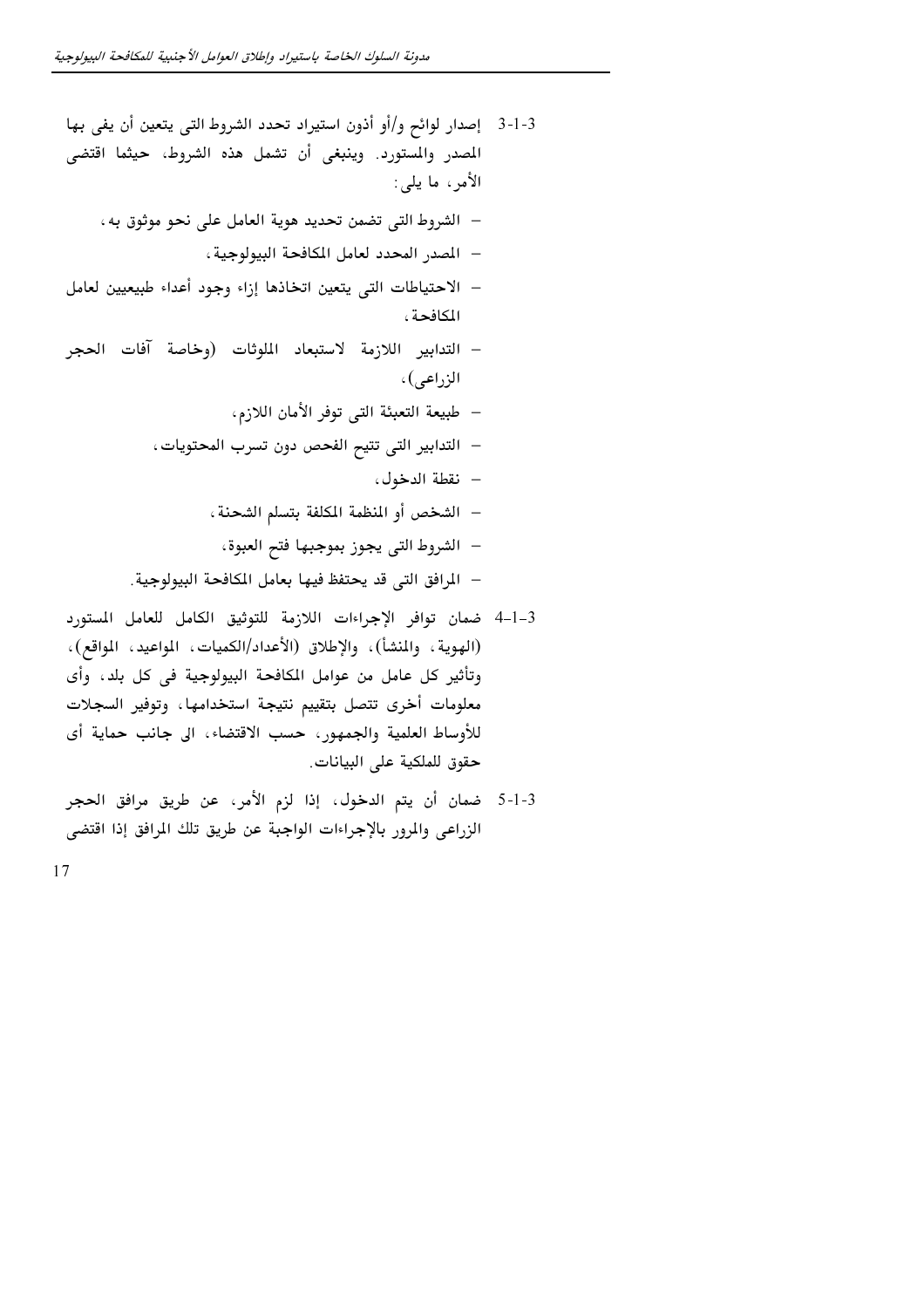الأمر ، أو النظر — في حالة عدم امتلاك بلد ما لمرافق مأمونة للحجر الزراعي – في اتمام الاستيراد من خلال محطة حجر زراعي وسيطة معتمدة في بلد ثالث.

- 3-ا-6 ضمان إيداع العينات الموثّقة من الآفة وعامل المكافحة البيولوجية المستوردة التي حددت هويتها تحديدا موثوقا به في المجموعات المناسبة ، حيث تكون متاحة للرجوع إليها أو لدراستها.
- 3-1-7 بحث مدى ضرورة أن يشترط استزراع عوامل المكافحة المستوردة داخل الحجر الزراعي قبل إطلاقها. ذلك أن استزراع أحد الأجيال يمكن أن يساعد على ضمان نقاء الكائنات المستزرعة ، وتحديد هويتها على نحو موثوق به، وخلوها من طفيليات الطفيليات والكائنات المرضة أو الآفات ذات الصلة. ويفضل هذا الاستزراع بوجه خاص عندما يتم جمع عوامل برية.
- 3-1-8 البت فيما إذا كان يمكن، بعد استيراد العامل لأول مرة، إعفاء الواردات التالية من نفس عامل المكافحة البيولوجية من بعض أو كل شروط الاستيراد.
- 3-1-9٪ إقامة الاتصال اللازم مع الأطراف المتأثرة وإسداء الشورة لها ، بما في ذلك السلطات الأخرى عند الاقتضاء بشأن:
	- إجراءات الإرسال والمناولة،
	- إطلاق عوامل المكافحة وتقييمها ،
	- العناصر المتعلقة بالتوزيع، والتجارة، والإعلان،
	- إيضاح بيان المحتويات، والتعبئة، والتخزين،
		- تبادل المعلومات،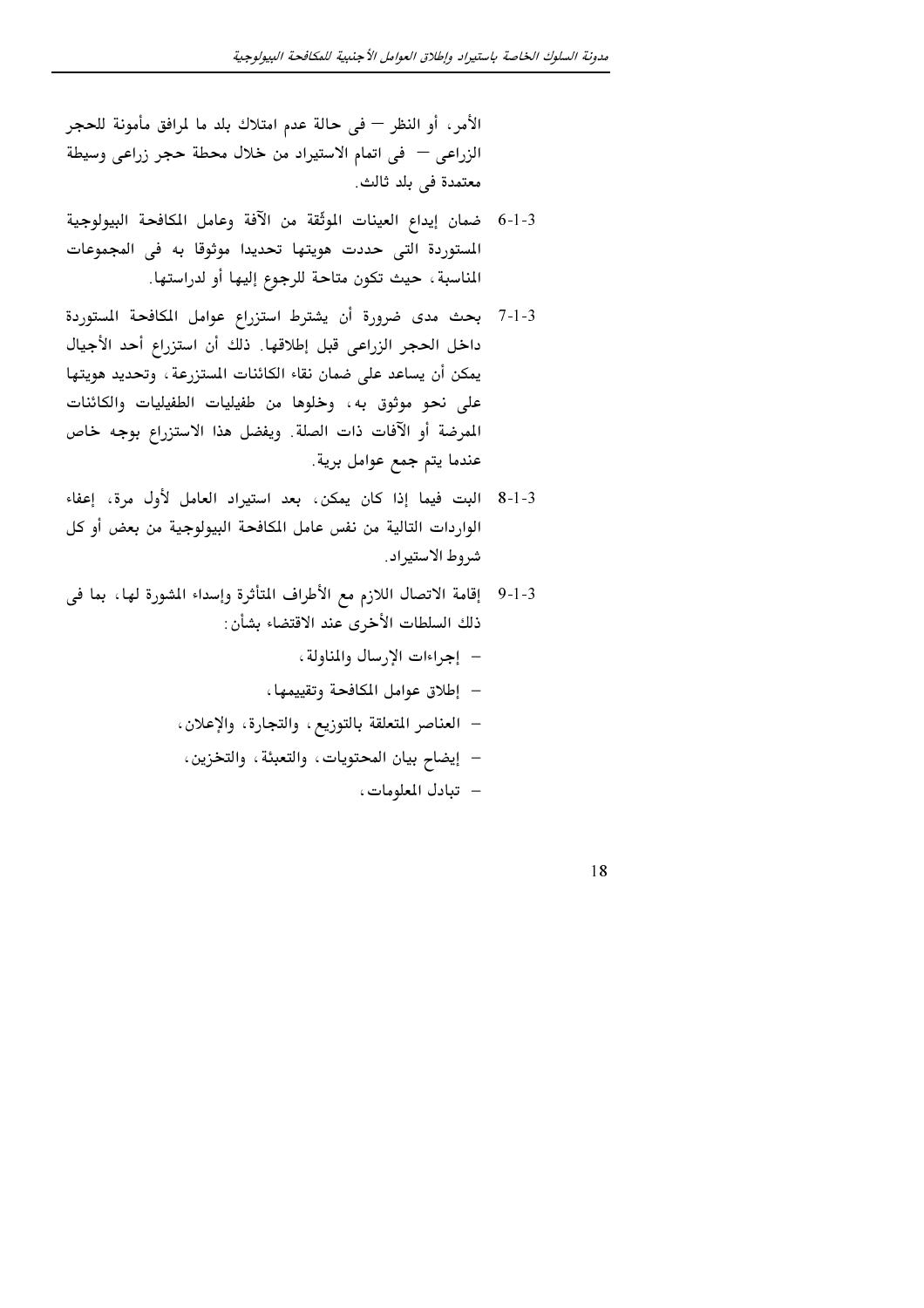– وقوع حوادث غير مرتقبة و/أو ضارة، بما في ذلك إجراءات العلاج الواجب اتخاذها.

- ضمان أن تعد الوثائق الخاصة بتصديق النظام المجيز لدخول وإطلاق  $10 - 1 - 3$ عامل المكافحة البيولوجية ، في حالة تكرار استيراده ، إعدادا لا يتيح الإفراج إلاّ عن الواردات المتمتعة بمستوى مماثل على الأقل للواردات التي سبق الموافقة عليها.
- اتخاذ الإجراءات اللازمة لإعلام وتوعية الموردين المحليين لعوامل  $11 - 1 - 3$ المكافحة البيولوجية، والمزارعين، ومنظمات المزارعين، واتحادات العمال الزراعيين، والأطراف المعنية الأخرى بشأن الاستخدام السليم لعوامل المكافحة البيولوجية.
- التشاور مع السلطات المعنية في البلدان المجاورة داخل نفس المنطقة  $12 - 1 - 3$ الإيكولوجية ومع المنظمات الإقليمية ذات الصلة لتصفية وحل أى صراعات محتملة في المصالح قد تنشأ فيما بين البلدان.
	- 2-3 وينبغي للسلطة المختصة في البلد المصدر أن تقوم، قدر المستطاع، بما يلي:
- ضمان أن تراعى، لدى تصدير عوامل المكافحة البيولوجية من بلدها،  $1 - 2 - 3$ لوائح البلد المستورد ذات الصلة بالمدونة.
- اتباع قواعد المدونة المتعلقة بتصدير عوامل المكافحة، إذا كان البلد  $2 - 2 - 3$ المستورد لا يملك تشريعات تتعلق باستيراد هذه العوامل أو لا يملك إلا تشريعات محدودة في هذا الشأن.
- ضمان اتخاذ الترتيبات الخاصة بأخذ عينات موثّقة من المادة المصدرة  $3 - 2 - 3$ وتخزينها.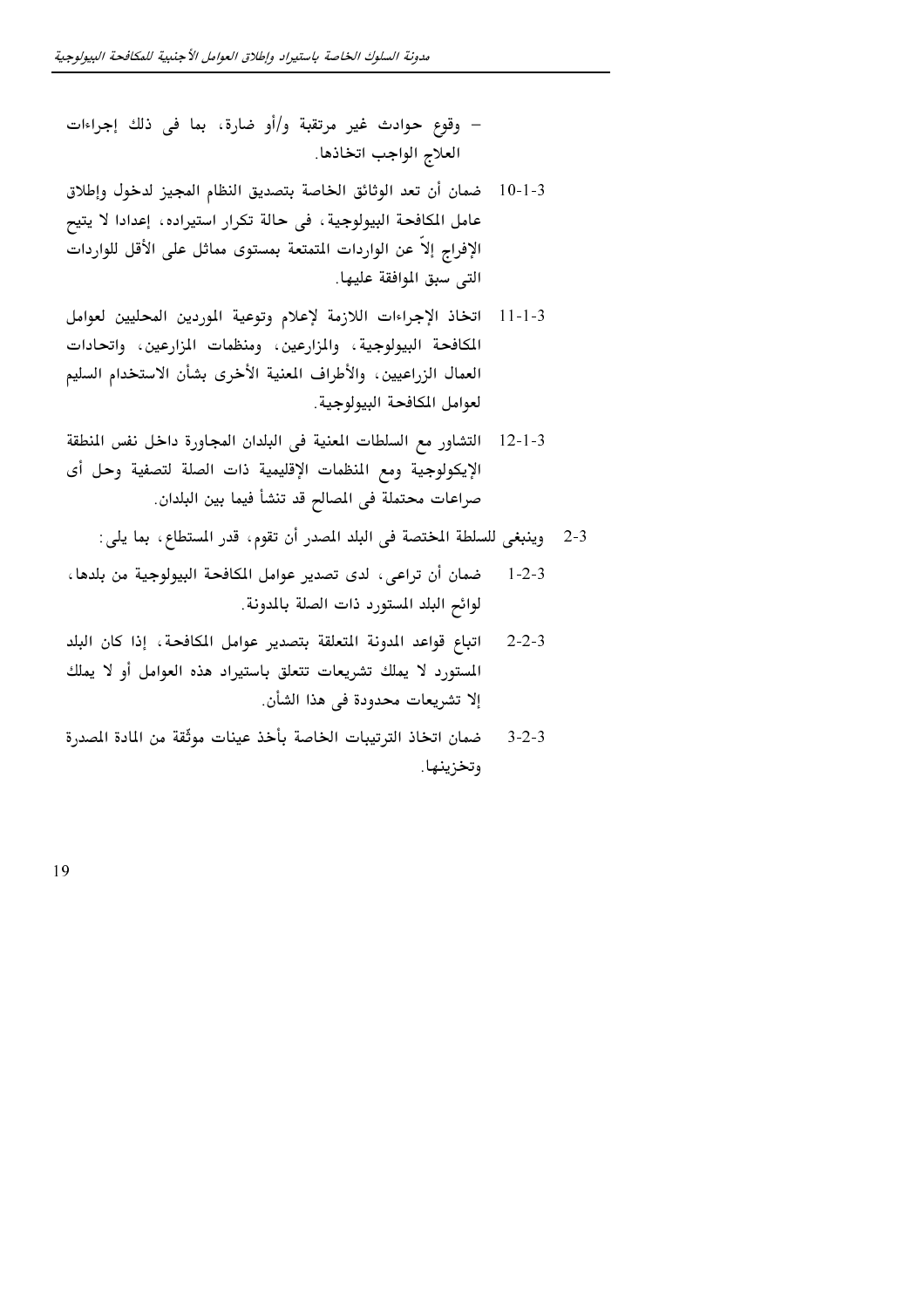- 4 مسؤوليات المستورد قبل الاستيراد
- 1-4 لدى أول استيراد، ينبغي لمستورد عوامل المكافحة البيولوجية لأى غرض من الأغراض أن يعد ملفات لتقديمها الى السلطة المختصة مشفوعة بمعلومات عن الآفة المستهدفة مكافحتها تشمل ما يلي:
- 1-1-4 التحديد الدقيق لهوية الآفة المستهدفة، وتوزيعها العالمي، ومنشؤها المحتمل،

4-1-2 تقييم أهميتها،

- 4-1-3 الكائنات المعادية أو المناوئة أو المنافسة الطبيعية المعروفة التي توجد أو تستخدم حاليا في منطقة الإطلاق المقترحة أو في أنحاء أخرى من العالم.
- 2-4٪ ولدى أول استيراد ، ينبغي لمستورد عوامل المكافحة البيولوجية لأى غرض من الأغراض أن يعد ملفات تتضمن معلومات عن العامل المرشح للمكافحة البيولوجية تشمل ما يلي:
- 4-2-1 التحديد الدقيق للعامل أو التوصيف الكافي لخصائصه عند الضرورة كي يتسنى التعرف عليه بلا غموض،
- 2-4-2 ملخص لجميع الملومات التوافرة عن منشئه، وتوزيعه، وبيولوجيته، وأعدائه الطبيعيين، وتأثيره في منطقة توزيعه،
- 4-2-3 تحليل نوعية الكائنات العائلة لعامل المكافحة البيولوجية وأى أخطار محتملة يشكلها للكائنات العائلة غير المستهدفة.
- 4-2-4 الأعداء الطبيعيون أو الملوثات الطبيعية للعامل المرشح والإجراءات المطلوبة لإزالة هؤلاء الأعداء وتلك الملوثات من المستعمرات المختبرية ،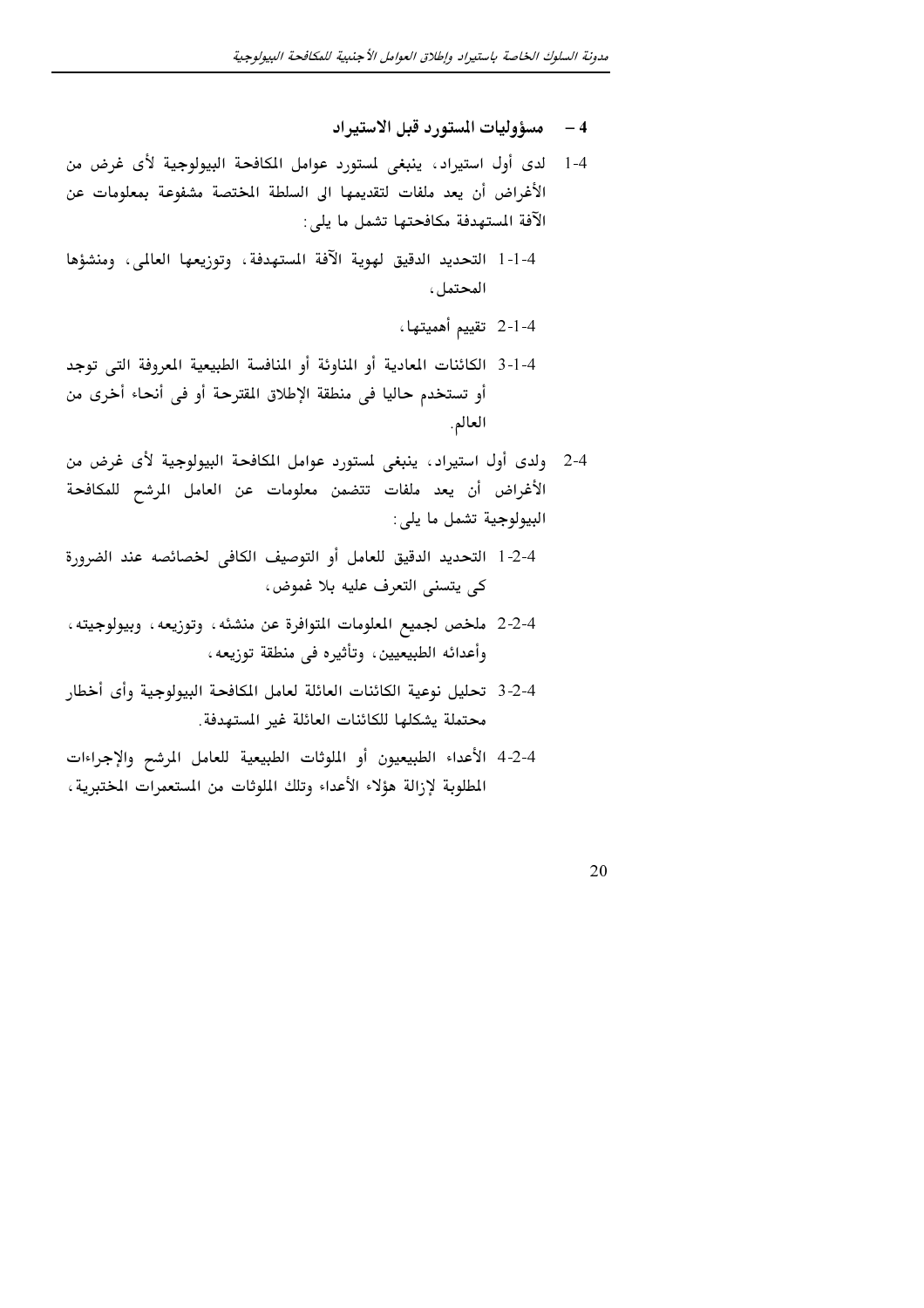بما في ذلك الإجراءات الكفيلة – إذا اقتضى الأمر – بالتحديد الدقيق للعائل الذي استزرع عليه العامل وبإزالته ، عند الضرورة، من المزرعة.

- 3-4 ولدى أول استيراد، ينبغي أيضا لمستورد عوامل المكافحة البيولوجية لأي غرض، أن يعد ملفا يقدمه الى السلطة المختصة يحدد الأخطار المحتملة، ويحلل الاحتمالات الناشئة عن ذلك، ويقترح إجراءات للتخفيف من تلك الأخطار فيما يتعلق بما يلي:
- الأشخاص الذين قد يقومون بمناولة عوامل المكافحة البيولوجية في  $\overline{\phantom{0}}$ الظروف المختبرية والإنتاجية والمدانية ،
	- الصحة البشرية والحيوانية بعد جلب العامل.
- وينبغي لمستورد عوامل المكافحة البيولوجية المرشحة لأغراض البحوث داخل  $-4 - 4$ الحجر الزراعي فقط أن تدرج معلومات عن النقاط سابقة الذكر، بالإضافة الى معلومات عن :
	- طبيعة المادة المقترح استيرادها،
	- أمن الحجر الزراعي (استنادا الى وصف المرافق، ومؤهلات الموظفين).
- وينبغى لمستورد عوامل المكافحة البيولوجية لأغراض استيرادها وإطلاقها  $5-4$ واستخدامها كمبيدات بيولوجية أن يدرج في الملف المحدد في البند 4-3 أعلاه، تحليلا للأخطار التي تهدد الكائنات غير المستهدفة المحتملة والبيئية بوجه عام، وينبغي أن يذكر بالتفصيل إجراءات الطوارئ المتاحة إذا أظهر عامل المكافحة البيولوجية بعد إطلاقه خصائص مناوئة غير متوقعة. كما ينبغي أن يتضمن المك تقريرا يذكر بالتفصيل الاختبارات المختبرية و/أو الملاحظات الميدانية أو أي بيانات أخرى مناسبة توضح النطاق المروف أو المحتمل للكائنات العائلة للعامل المرشح. وينبغي أن يكون الاختبار مستندا الى الإجراءات الموصى بها والتي توافق عليها السلطة المختصة. وينبغي أن تكون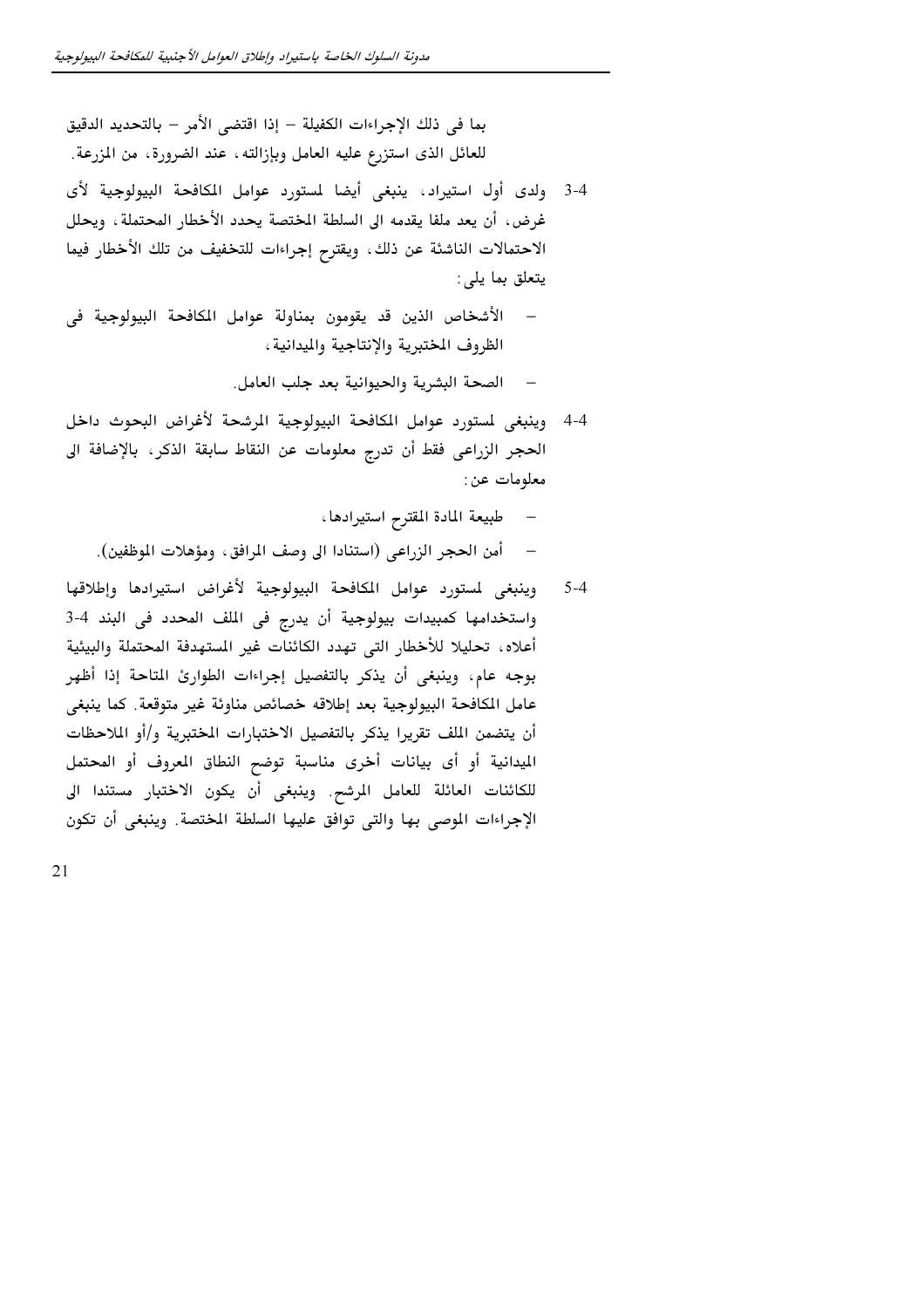هذه الاختبارات متعلقة بالعامل المرشح وحده، وينبغي أن تطبق إجراءات مختلفة على أى إضافات تستخدم فى تراكيب المنتجات التى تحتوى على عامل المكافحة البيولوجية.

- مسؤوليات المدر قبل التصدير  $-5$
- ينبغي لمصدري المبيدات البيولوجية وغيرها من عوامل المكافحة البيولوجية  $1 - 5$ لأغراض الاطلاق الاغراقي أن يقوموا بما يلي:
- المصدِّرة مع اللوائح ذات الصلة بالبلدان المستوردة، ومع مواصفات منظمة الأغذية والزراعة ومنظمة الصحة العالمية بشأن إيضاح بيان المحتويات، والتعبئة والإعلان، وخاصة ″مدونة السلوك الدولية عن توزيع البيدات واستخدامها" – التى وضعتها منظمة الأغذية والزراعة — حيثما انطبقت، بالإضافة إلى هذه المدونة.
- 5-1-2 ضمان تقييم عوامل المكافحة البيولوجية المستخدمة فى المبيدات البيولوجية ولأغراض الإطلاق الإغراقي، وذلك من حيث الجوانب المتصلة بالأمان على نحو ما نص عليه في البند 4-3.
- 5-1-3 ضمان تقييم جميع المبيدات البيولوجية وغيرها من عوامل المكافحة البيولوجية المستخدمة في الإطلاق الإغراقي من حيث أمانها بالنسبة للصحة البشرية والبيئة وخلوها من الكائنات الملوثة.
- 2-5 ينبغي لمصدر عوامل المكافحة البيولوجية لأى غرض من الأغراض أن يضمن ما يلي :
- 5-2-1 الامتثال لجميع الشروط المحددة في لوائح البلد المستورد أو في إذن الاستيراد.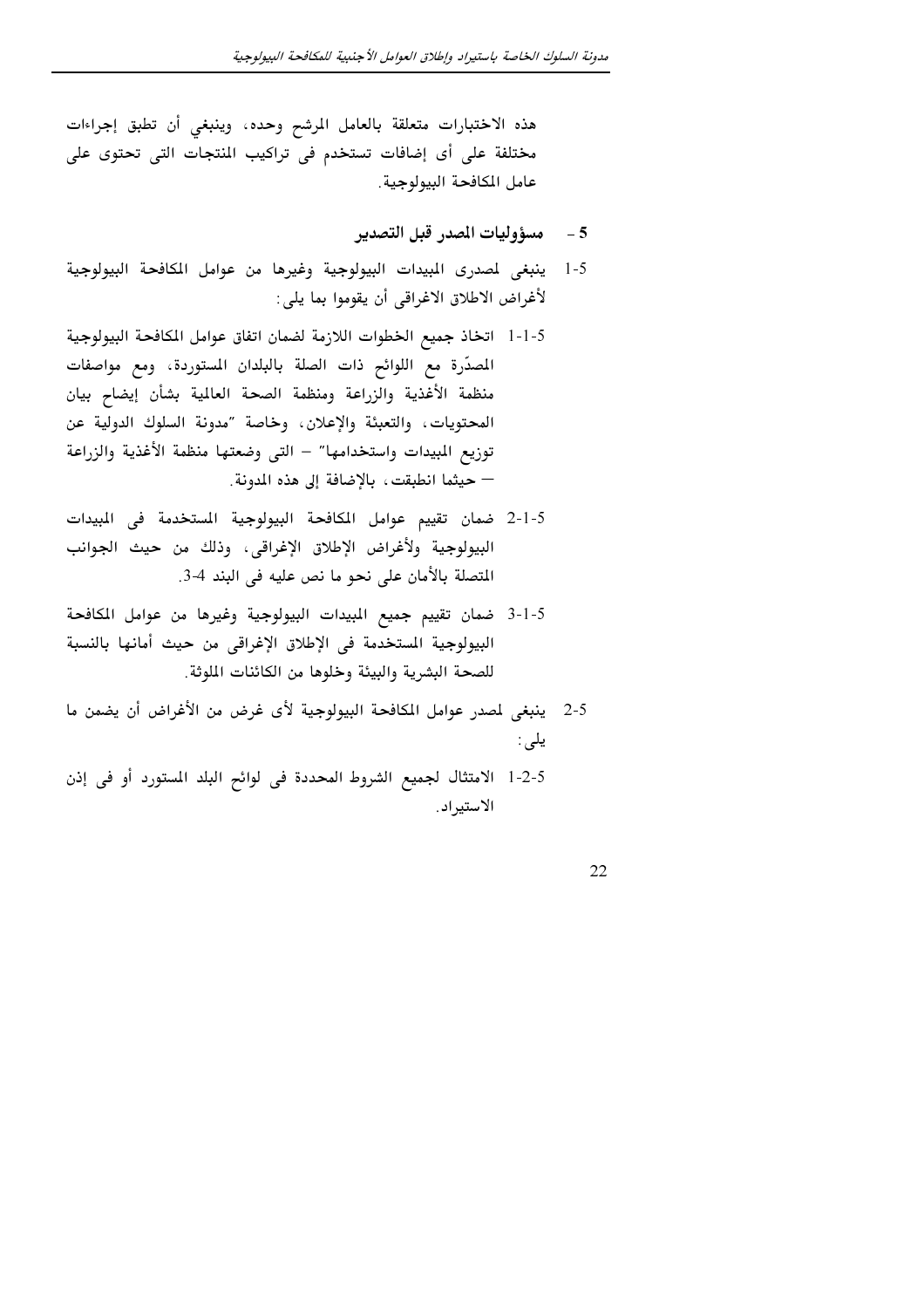5-2-2٪ إرسال الشحنات، عند التصدير ، مصحوبة بالوثائق اللازمة :

- التي تبين أن المحتويات تمتثل للأحكام التشريعية للبلد المستورد وأحكام الاذن الخاص بتلك الشحنة ،
- التي تتضمن معلومات عن تعريف العامل وأساليب التعرف عليه ، وضمان مقتضيات الأمان، وتربية العامل أو استزراعه وطريقة مناولته ، وعن أساليب التعرف على الملوثات المحتملة وإزالتها.
- 5-2-3 متانة العبوة وكونها معدة من مادة خاملة محكمة الإغلاق على نحو يتيح فحصها دون تسرب المحتويات. وينبغي، حيثما أمكن، نقل الكائنات الحية دون عوائلها (لتقليل أخطار الحجر الزراعي) و/أو عندما تكون في مرحلة السكون أو انعدام النشاط بحيث يكون احتمال تسربها من العبوة أقل ما يمكن.
- 3-5 كما ينبغي لمدر عوامل المكافحة البيولوجية لأغراض البحوث أو لأغراض المكافحة البيولوجية التقليدية أن يضمن ما يلي:
- 5-3-1- توافر إذن الاستيراد وجميع الوثائق الأخرى المطلوبة المتصلة بهذا الإذن قبل إرسال العامل.
- 5-3-3٪ وضع البيانات السليمة على العبوات باللغة الرسمية للبلد المستورد عن محتوياتها وطرق مناولتها لدى عبورها ولدى تسلمها في البلد المتلقى. وينبغي أن تشمل هذه الملومات تعليمات للمناولين والمسؤولين عند نقطة الدخول بشأن كيفية معاملة العبوة تجنبا لتلف محتوياتها، وبشأن الإجراءات الواجب اتخاذها إذا تحطمت العبوة. كما ينبغي أن توضح تلك المعلومات ما إذا كان يجب فتحها للتفتيش الجمركي، أم ينبغي إرسالها مباشرة الى الحجر الزراعي قبل فتحها.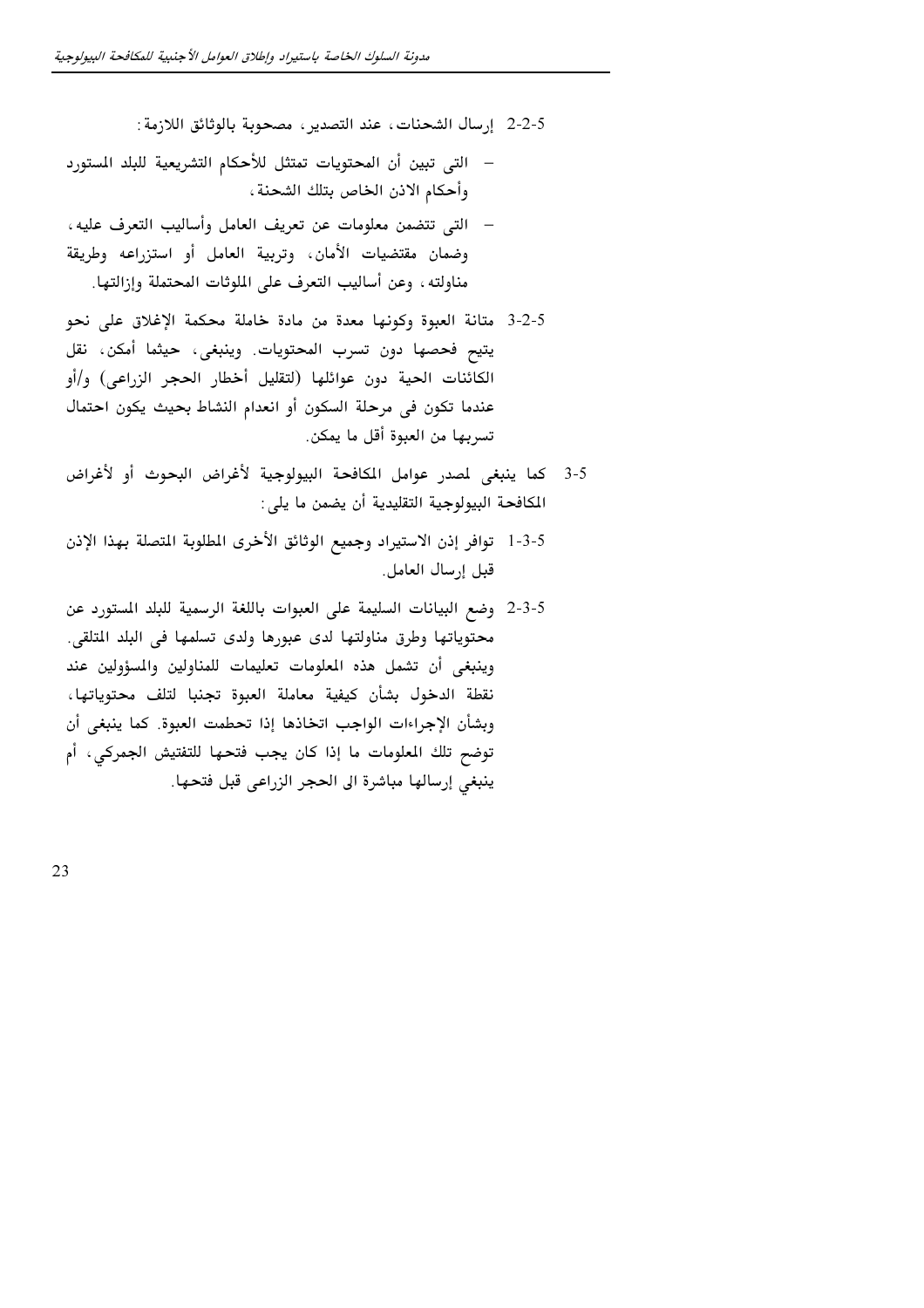- 5-3-3 تزويد المتلقى بمذكرة مسبقة تتضمن جميع التفصيلات المتصلة بمسار العبوة لتقليل التأخيرات ولتنبيه المسؤولين في نقطة الوصول.
	- 6 مسؤوليات السلطات عند الاستيراد
		- ينبغي للسلطات أن تقوم بما يلي:  $1-6$

- 1-1-6 ضمان أن تؤخذ جميع الواردات من عوامل المكافحة البيولوجية التقليدية المجلوبة لأغراض البحوث أو المكافحة البيولوجية ، بعد إنهاء .<br>متطلبات الاستيراد عند نقطة الدخــول، الــي مرفــق الحجــر الزراعي المحدد مباشرة، عند الاقتضاء (أنظر البند 3-1-5)، لإتمام التفتيش أو أي إجراء مطلوب آخر، وينبغي أن تعقم أو تدمر داخل الحجر الزراعي جميع المواد الميتة أو المريضة أو الملوثة بالإضافة الى المواد الغريبة ومواد التعىئة
- 6-1-2 ضمان أن تستزرع عوامل المكافحة البيولوجية اللازمة (أنظر البند 3-1-6)، داخل الحجر الزراعي، وذلك للمدة التي تحددها السلطة المختصة .
- 6–1–3 السماح بمرور بعض عوامل المكافحة البيولوجية مباشرة الى مرحلة الإطلاق شريطة الامتثال لجميع الشروط وتوافر أدلة موثقة توثيقا سليما (أنظر القسم 3). وينبغي في جميع الحالات التي يتعين فيها التحقق من الهوية أو من الامتثال إجراء ذلك في مختبر آمن (أى في غرفة مغلقة مزودة بأجهزة لتعقيم المواد الغريبة أو الشبوهة أو لتحميتها بالبخار المضغوط).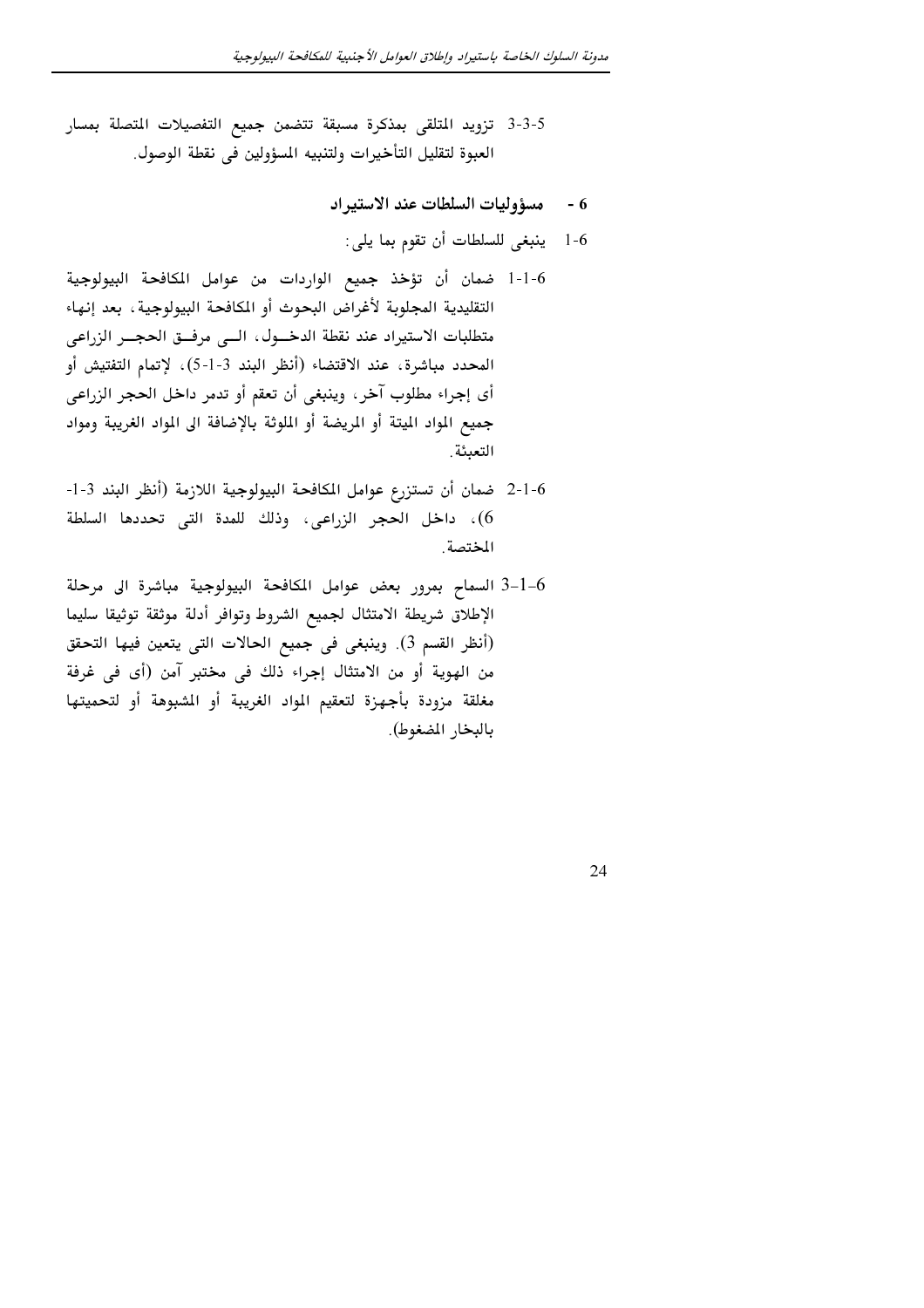- مسؤوليات السلطات قبل الاطلاق وبعده  $-7$ 
	- 7-1 ينبغي للسلطات أن تقوم بما بلي:
- 1-1-1 ما لم يكن قد تم الاتفاق على ذلك طبقا للشروط الواردة في إذن الاستيراد :

النظر في الموافقة على الإطلاق بعد التقدير النقدى للملف المقدم بشأن العامل وتحديد الشروط اللازمة لخفض الخطر المقيّم الى مستوى مقبول. وينبغي إجراء عمليات التقدير باستخدام أنواع الإجراءات المحددة في "الخطوط التوجيهية لتحليل أخطار الآفات"، (من ذلك مثلا تقدير الأخطار التي تهدد الكائنات غير المستهدفة وتحديد إجراءات تقليل الأخطار). وقد يتطلب هذا معلومات تقتضى إجراء اختبارات نوعية إضافية .

- 7-1-2 ضمان التوثيق الكامل للواردات الجديدة ولبرنامج إطلاقها وذلك من حيث الهوية، والمنشأ، والأعداد/الكمية التى يتم إطلاقها، ومواقع الإطلاق، ومواعيد الإطلاق، ومكان العينات الموثّقة، وأى بيانات أخرى ذات صلة بتقدير النتيجة، وإمساك سجلات للمعلومات المناسبة فيما يتعلق بالعمليات الأخرى المتكررة لإطلاق نفس النوع.
- 7-1-3 التشجيع على رصد عوامل المكافحة البيولوجية من أجل تقييم تأثيرها على الكائنات المستهدفة وغير المستهدفة.
- 7-1-4 النظر عند الوقوف على مشكلات (أى وقوع حوادث ضارة غير مرتقبة) — في اتخاذ الإجراءات التصحيحية، والتأكد من اتخاذها إذا اقتضى الأمر ، وإبلاغ جميع الأطراف المهتمة ذات الصلة.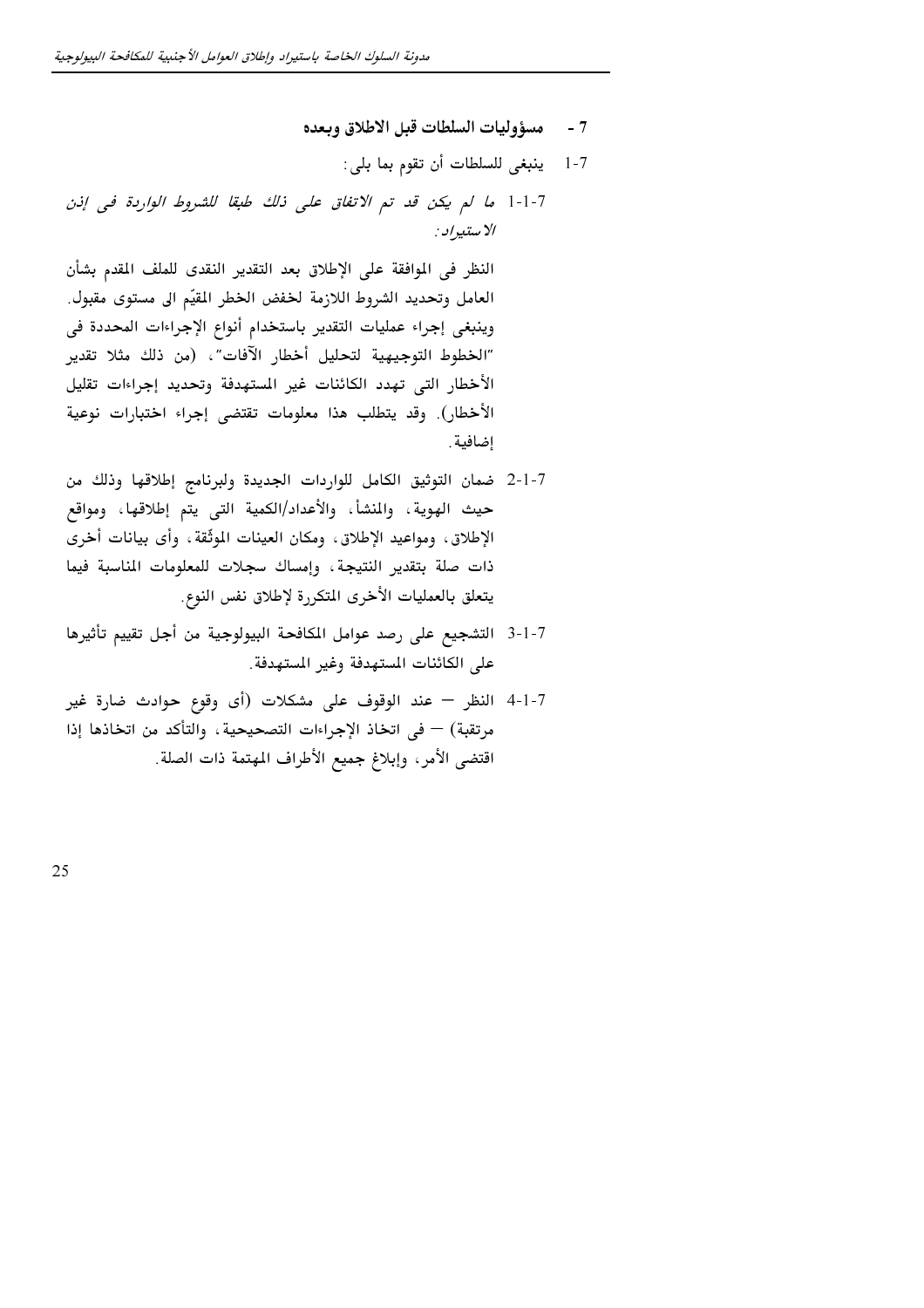- مسؤوليات المستورد بعد الاستيراد والاطلاق  $-8$ 
	- 8-1 ينبغي للمستورد أن يقوم بما يلي:
- 8-1-1٪ ضمان التدريب الكافي للأشخاص الشتركين في توزيع عوامل المكافحة البيولوجية التى استوردها، وقدرتهم على إسداء الشورة للمستخدم بشأن الاستخدام الكفء.
- 8-1-2 التوفير العلني للمعلومات المتعلقة بأمان عوامل المكافحة البيولوجية وبتأثيرها البيئى، والتبادل الحر والصريح للمعلومات غير الخاضعة للسر التجارى مع الخبراء، والمسؤولين، والجهات المستوردة الأخرى، والقائمين على تنفيذ البرامج التى تستخدم فيها عوامل المكافحة البيولوجية .
- 8-1-3 النظر في نشر النتائج المتصلة بكل عامل يستورد لأول مرة وبرنامج إطلاقه في مجلة دولية. وينبغي أن تشمل البيانات المنشورة تفصيلات البرنامج وتأثيره الاقتصادي والبيئي، وذلك في أقرب فرصة ممكنة بعد إطلاق العامل.
- 8-1-4 إخطار السلطات عند حدوث مشكلات، والمبادرة طوعا الى اتخاذ الإجراءات التصحيحية، والمساعدة على إيجاد حلول للصعوبات إذا طلبت ذلك السلطات المعنية.
- 8-1-5 ضمان تطبيق أحكام المادة 11 من ″مدونة السلوك الدولية عن توزيع المبيدات واستعمالها" فيما يتعلق بالإعلان عن المستحضرات التجارية لعوامل المكافحة البيولوجية المطروحة للبيع للجمهور.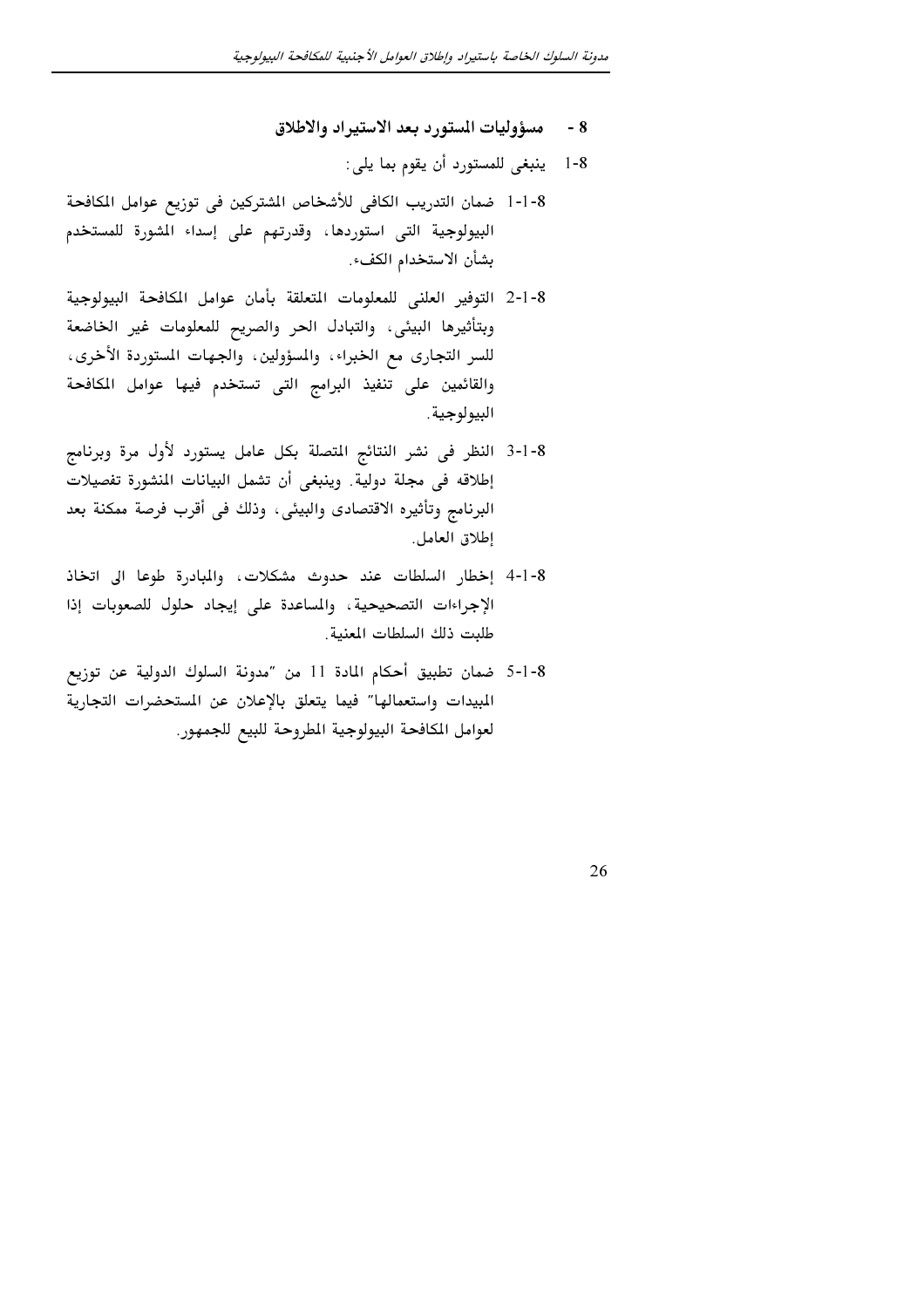- 9 تطبيق المدونة
- 1-9 ينبغي تطبيق هذه المدونة من خلال العمل التعاوني للحكومات، فرادى أو مجتمعة في إطار تجمعات إقليمية، والمنظمات الدولية؛ ومعاهد البحوث؛ والصناعة، بما في ذلك المنتجون والرابطات التجارية، والموزعون؛ والمستخدمون؛ والمنظمات الأخرى مثل الجماعات البيئية، وجماعات المستهلكين، والنقابات.
- ينبغي تفسير هذه الدونة على نحو يكفل تطبيق شروط المدونات أو المعاهدات 2.9 الأخرى ذات الصلة.
- ينبغي لجميع الأطراف التي تتوجه اليها هذه المدونة أن تطبق هذه المدونة وأن  $3 - 9$ تروج ما تتضمنه من مبادئ ومُثل، بصرف النظر عن قدرة الأطراف الأخرى على تطبيقها.
- 9-4 ينبغي للأطراف الشتركة في توفير عوامل المكافحة البيولوجية أن تولى اهتماما فعالا لمتابعة منتجاتها، وأن تواكب تطوراتها مع المستخدمين الرئيسيين، وأن تتابع المشكلات الناشئة عن استخدام منتجاتها.
- ينبغي لأعضاء منظمة الأغذية والزراعة أن يستعرضوا بصفة دورية مدى مطابقة  $5-9$ المدونة لمقتضى الحال، ومدى فعاليتها. وينبغي النظر الى المدونة على أنها نص دينامي يجب تحديثه عند اللزوم مراعاة للتقدم الفني والاقتصادى والاجتماعي.
- 6-9 ينبغي أن ترصد السلطات تطبيق المدونة ، وأن توافى المدير العام لمنظمة الأغذية والزراعة بتقارير عن التقدم المحرز في هذا الصدد.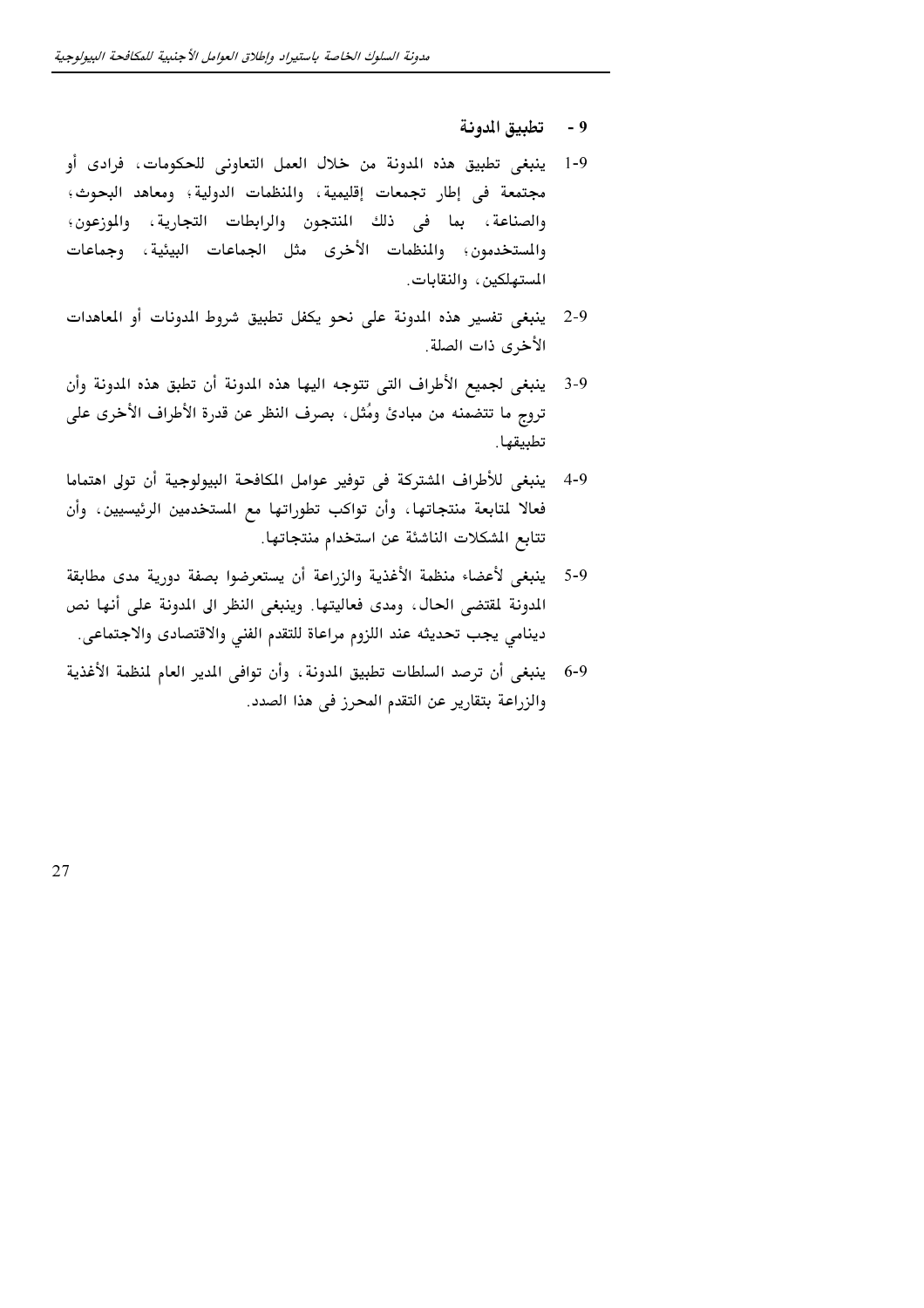للحصول على مزيد من المعلومات عن الخطوط التوجيهية والتوصيات الدولية الخاصة بتدابير الصحة النباتية ، فضلا عن القائمة الكاملة للمطبوعات الجارية ، يرجى الاتصال بالعنوان التالي:

أمانة الاتفاقية الدولية لوقاية النباتات

**IPPC** Secretariat

العنوان البريدي:

**Plant Protection Service** Food and Agriculture Organization of the United Nations (FAO) Viale delle Terme di Caracalla 00100 Rome, Italy

+39-06-57056347

فاكس :

البريد الالكتروني :

ippc@fao.org

أو الرجوع إلى موقعنا على شبكة الإنترنت: http://www.ippc.int

المايير الدولية التالية الخاصة بتدابير الصحة النباتية

النسخ المعدلة الجديدة للاتفاقية الدولية لوقاية النباتات، 1997، منظمة الأغذية الزراعة ، روما .

رقم 1: *مبادئ الحجر الزراعي في علاقتها بالتجارة الدولية* ، 1995، منظمة الأغذية الزراعة، روما.